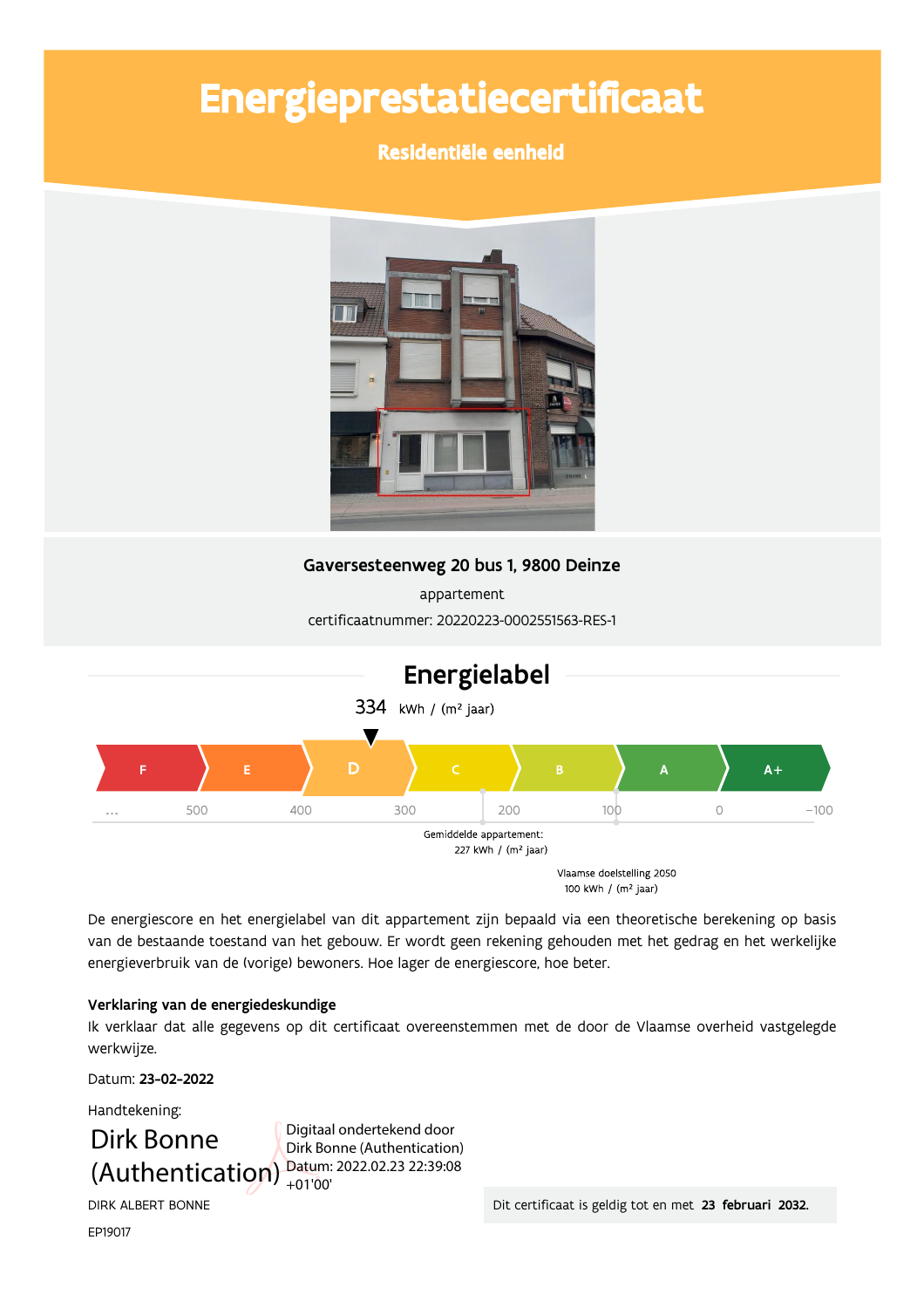# Huidige staat van het appartement

Om met uw appartement te voldoen aan de energiedoelstelling, zijn er twee mogelijke pistes:

**OF** 

 $2^{\circ}$ 

#### $(1)$ Inzetten op isolatie en verwarming

Kans op oververhitting

Buitenzonwering aanwezig

U isoleert elk deel van uw appartement tot doelstelling voorziet de én  $\sf u$ een energie-efficiënte verwarmingsinstallatie (warmtepomp, condenserende ketel. (micro-)WKK. efficiënt warmtenet  $\bigcap_{ }$ decentrale toestellen met een totaal maximaal vermogen van 15 W/m<sup>2</sup>).

Energielabel van het appartement

U behaalt een energielabel A voor  $\overline{U}$ appartement(= energiescore van maximaal 100 kWh/(m<sup>2</sup> jaar)). U kiest op welke manier u dat doet: isoleren, efficiënt verwarmen, efficiënt ventileren, zonne-energie, hernieuwbare energie ...

zonnepanelen aanwezig



Niet bekend

De U-waarde beschrijft de isolatiewaarde van daken, muren, vloeren, vensters ... Hoe lager de U-waarde, hoe beter het constructiedeel isoleert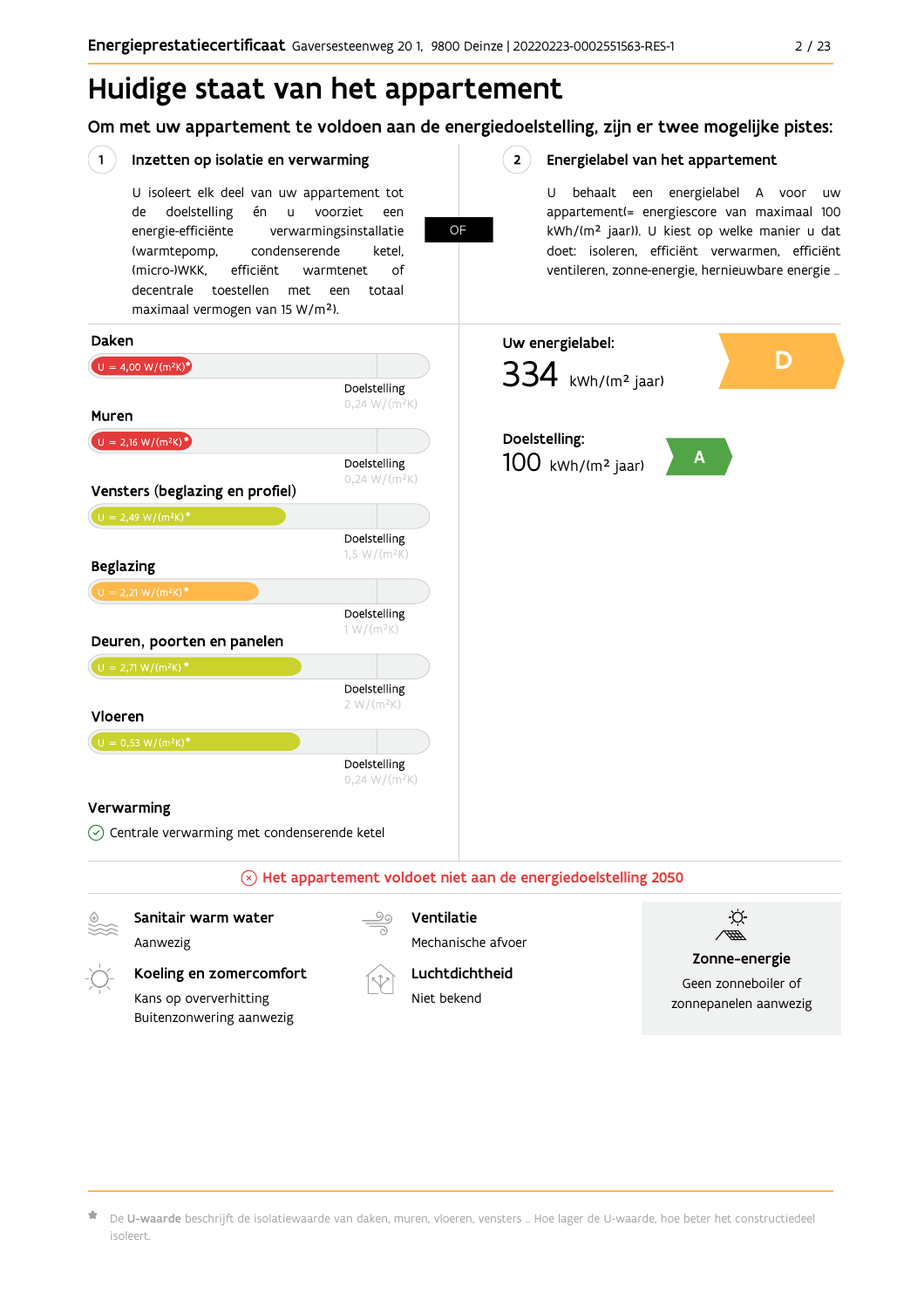# Overzicht aanbevelingen

In deze tabel vindt u aanbevelingen om uw appartement energiezuiniger te maken. De aanbevelingen zijn gebaseerd op piste 1. Kunt u ze niet allemaal uitvoeren, dan helpen ze u ook om via piste 2 de doelstelling te halen. Vraag advies aan een specialist voordat u met de renovatiewerken start.

De volgorde in deze tabel is automatisch bepaald en is niet noodzakelijk de juiste volgorde om aan de slag te gaan. Het is louter een eerste indicatie op basis van de energieprestatie.

|   | <b>HUIDIGE SITUATIE</b>                                                                                                                                                                             | <b>AANBEVELING</b>                                                                                                             |
|---|-----------------------------------------------------------------------------------------------------------------------------------------------------------------------------------------------------|--------------------------------------------------------------------------------------------------------------------------------|
|   | Plat dak<br>61 m <sup>2</sup> van het platte dak is vermoedelijk niet Plaats isolatie boven op het platte dak.<br>geïsoleerd.                                                                       |                                                                                                                                |
|   | Dakvensters en koepels<br>2,6 m <sup>2</sup> van de dakvlakvensters of koepels<br>heeft enkele beglazing. Dat is niet<br>energiezuinig. Ook de profielen zijn<br>thermisch weinig performant.       | Plaats nieuwe dakvlakvensters of koepels met<br>hoogrendementsbeglazing en energieperformante<br>raamprofielen                 |
|   | Muur<br>60 m <sup>2</sup> van de muren is (vermoedelijk) niet<br>geïsoleerd.                                                                                                                        | Plaats isolatie aan de binnenkant van de muur<br>of plaats isolatie aan de buitenkant van de muur.                             |
| ш | Vloer boven kelder of buiten<br>17,6 m <sup>2</sup> van de vloer is vermoedelijk niet<br>geïsoleerd.                                                                                                | Plaats isolatie.                                                                                                               |
|   | Dakvensters en koepels<br>4,6 m <sup>2</sup> van de dakvlakvensters of koepels<br>heeft dubbele beglazing. Dat is weinig<br>energiezuinig. Ook de profielen zijn<br>thermisch weinig performant.    | Plaats nieuwe dakvlakvensters of koepels met<br>hoogrendementsbeglazing en energieperformante<br>raamprofielen.                |
|   | Zonneboiler<br>Er is geen zonneboiler aanwezig.                                                                                                                                                     | Onderzoek de mogelijkheid om een zonneboiler te plaatsen.<br>Raadpleeg hiervoor de zonnekaart of vraag raad aan een<br>vakman. |
|   | Zonnepanelen<br>Er zijn geen zonnepanelen aanwezig.                                                                                                                                                 | Onderzoek de mogelijkheid om zonnepanelen te plaatsen.<br>Raadpleeg hiervoor de zonnekaart of vraag raad aan een<br>vakman.    |
|   | <b>Vensters</b><br>10,8 m <sup>2</sup> van de vensters heeft<br>hoogrendementsbeglazing (geplaatst na<br>2000). Dat is redelijk energiezuinig, maar<br>voldoet nog niet aan de energiedoelstelling. | Als u de beglazing vervangt, zorg dan dat deze voldoet aan<br>de energiedoelstelling.                                          |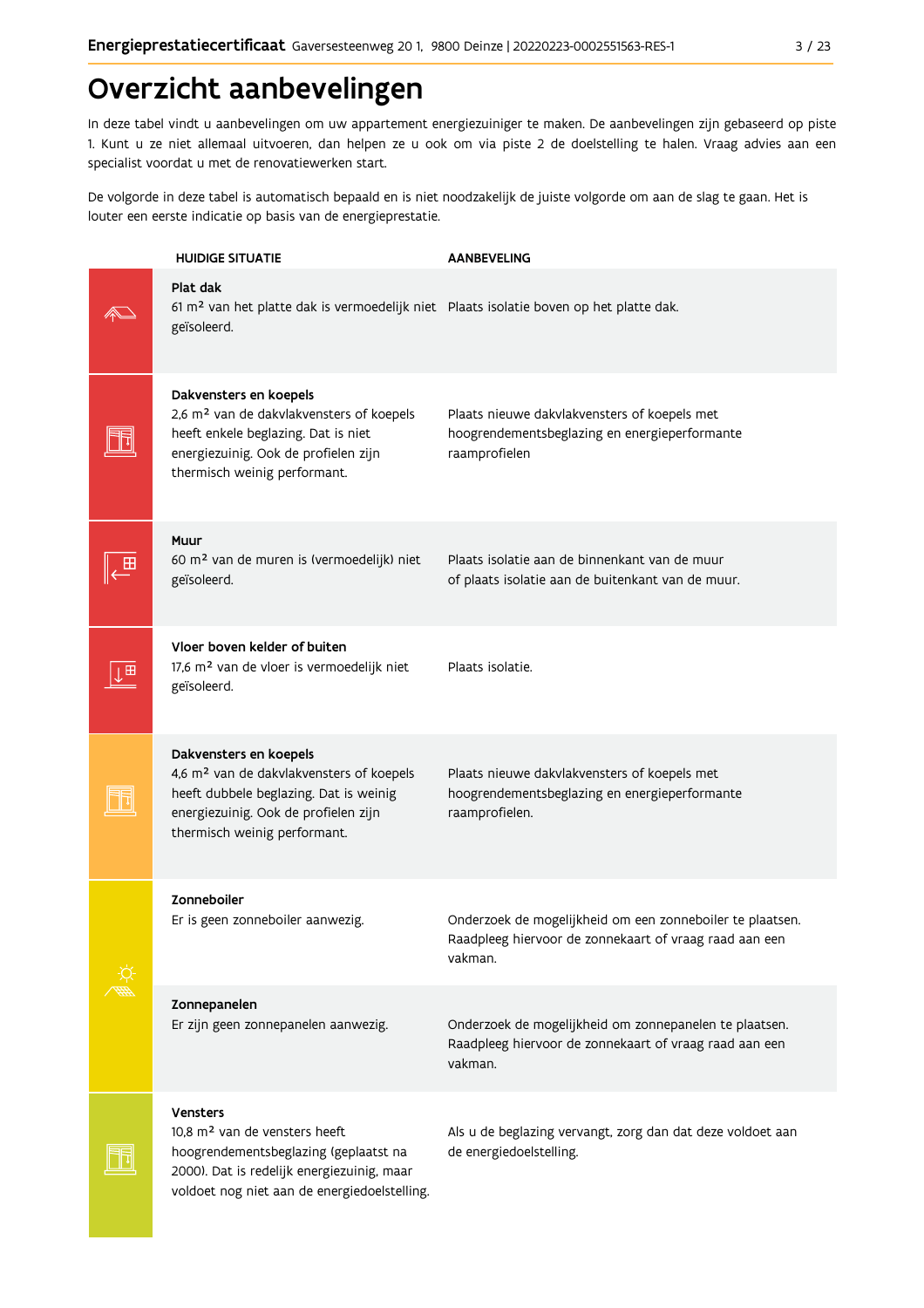| Deuren en poorten<br>3,2 m <sup>2</sup> van de deuren of poorten is<br>energiezuinig, maar voldoet nog niet aan de<br>energiedoelstelling                                                                                                                                                                  | Overweeg bij een grondige renovatie om de deuren of<br>poorten te vervangen.                     |
|------------------------------------------------------------------------------------------------------------------------------------------------------------------------------------------------------------------------------------------------------------------------------------------------------------|--------------------------------------------------------------------------------------------------|
| Vloer op volle grond<br>114 $m2$ van de vloer op volle grond isoleert<br>vermoedelijk redelijk goed. Bij vloeren op<br>volle grond kunnen de warmteverliezen<br>redelijk beperkt zijn, zelfs als er maar weinig<br>isolatie aanwezig is. Deze vloer voldoet<br>echter nog niet aan de energiedoelstelling. | Overweeg bij een grondige renovatie om isolatie in de vloer<br>te plaatsen.                      |
|                                                                                                                                                                                                                                                                                                            | Proficiat! De verwarmingsinstallatie met condenserende ketel voldoet aan de energiedoelstelling. |
| • Energetisch helemaal niet in orde<br>• Energetisch niet in orde                                                                                                                                                                                                                                          | Energetisch redelijk in orde<br>• Energetisch helemaal in orde<br>Zonne-energie                  |

# Energielabel na uitvoering van de aanbevelingen

Als u beslist om uw appartement stapsgewijs te renoveren in de hierboven gesuggereerde volgorde, geeft de onderstaande energieschaal een overzicht van waar uw appartement zich na elke stap zal bevinden op de energieschaal. Verandert u de volgorde, dan verandert ook de impact van elke maatregel. Dat kan hier niet weergegeven worden. Bij de plaatsing van een installatie op zonne-energie zal het energielabel nog verder verbeteren.

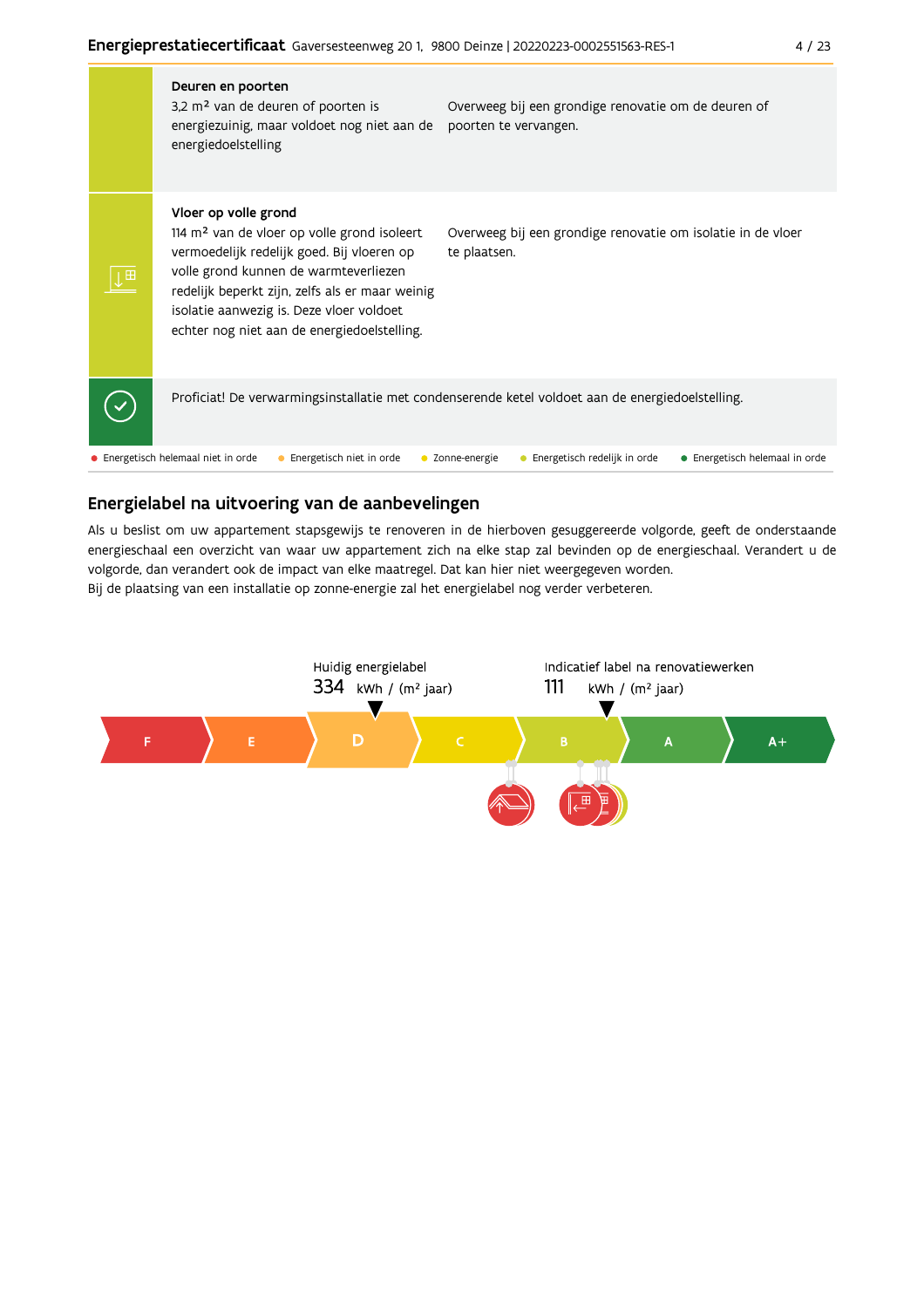## Aandachtspunten

Hou rekening met de volgende aspecten als u uw appartement energiezuinig en comfortabeler wilt maken.

Luchtdichtheid: De luchtdichtheid van uw appartement is niet gemeten. Een goede luchtdichtheid is nodig om de warmte niet via spleten en kieren te laten ontsnappen. Let er bij de renovatie op dat de werken luchtdicht uitgevoerd worden. U kunt nadien de luchtdichtheid laten meten om eventueel overblijvende lekken op te sporen en uw energielabel mogelijk nog te verbeteren.

Ventilatie: Uw appartement beschikt over een systeem met mechanische afvoer. Bekijk of vraagsturing mogelijk is. Bij vraagsturing wordt er lucht toe- en afgevoerd als dat nodig is. Zo bespaart u energie.



Koeling en zomercomfort: Uw appartement heeft kans op oververhitting, ondanks de aanwezige zonwering. Vermijd de plaatsing van een koelinstallatie, want die verbruikt veel energie. Bekijk of andere maatregelen mogelijk zijn om oververhitting tegen te gaan: 's nachts intensief ventileren, bijkomende zonwering ...



Sanitair warm water: Uw appartement beschikt niet over een zonneboiler. Overweeg de plaatsing van een zonneboiler of warmtepompboiler. Daarmee kunt u energie besparen.



 $\left( \begin{array}{c} 1 \end{array} \right)$ 

# Renovatie gebouw

Bij een gebouw met meerdere (woon)eenheden zal de energetische renovatie vooral betrekking hebben op de gemeenschappelijke delen, zoals de daken, vloeren, buitenmuren en de collectieve installaties. U moet mogelijks samen met de mede-eigenaars beslissen over de renovatie van de gemeenschappelijke delen. Dergelijke renovatie kadert best in een totaalaanpak.

### Let op!

De aanbevelingen, aandachtspunten en eventuele prijsindicaties op het energieprestatiecertificaat worden standaard gegenereerd op de wijze die de Vlaamse overheid heeft vastgelegd. Laat u bijstaan door een specialist om op basis van de aanbevelingen en aandachtspunten een concreet renovatieplan op te stellen. De energiedeskundige is niet aansprakelijk voor de eventuele schade die ontstaat bij het uitvoeren van de standaard gegenereerde aanbevelingen of aandachtspunten.

#### Meer informatie?

- Voor meer informatie over het energieprestatiecertificaat, gebruiksgedrag, woningkwaliteit ... kunt u terecht op www.energiesparen.be.
- Meer informatie over uw appartement vindt u op uw persoonlijke woningpas. Surf naar woningpas.vlaanderen.be om uw woningpas te bekijken.
- Meer informatie over beter renoveren vindt u op www.energiesparen.be/ikbenoveer.

Gegevens energiedeskundige: **DIRK ALBERT BONNE** 9090 Melle EP19017

### **Premies**

Informatie over energiewinsten, subsidies of andere financiële voordelen vindt u op www.energiesparen.be.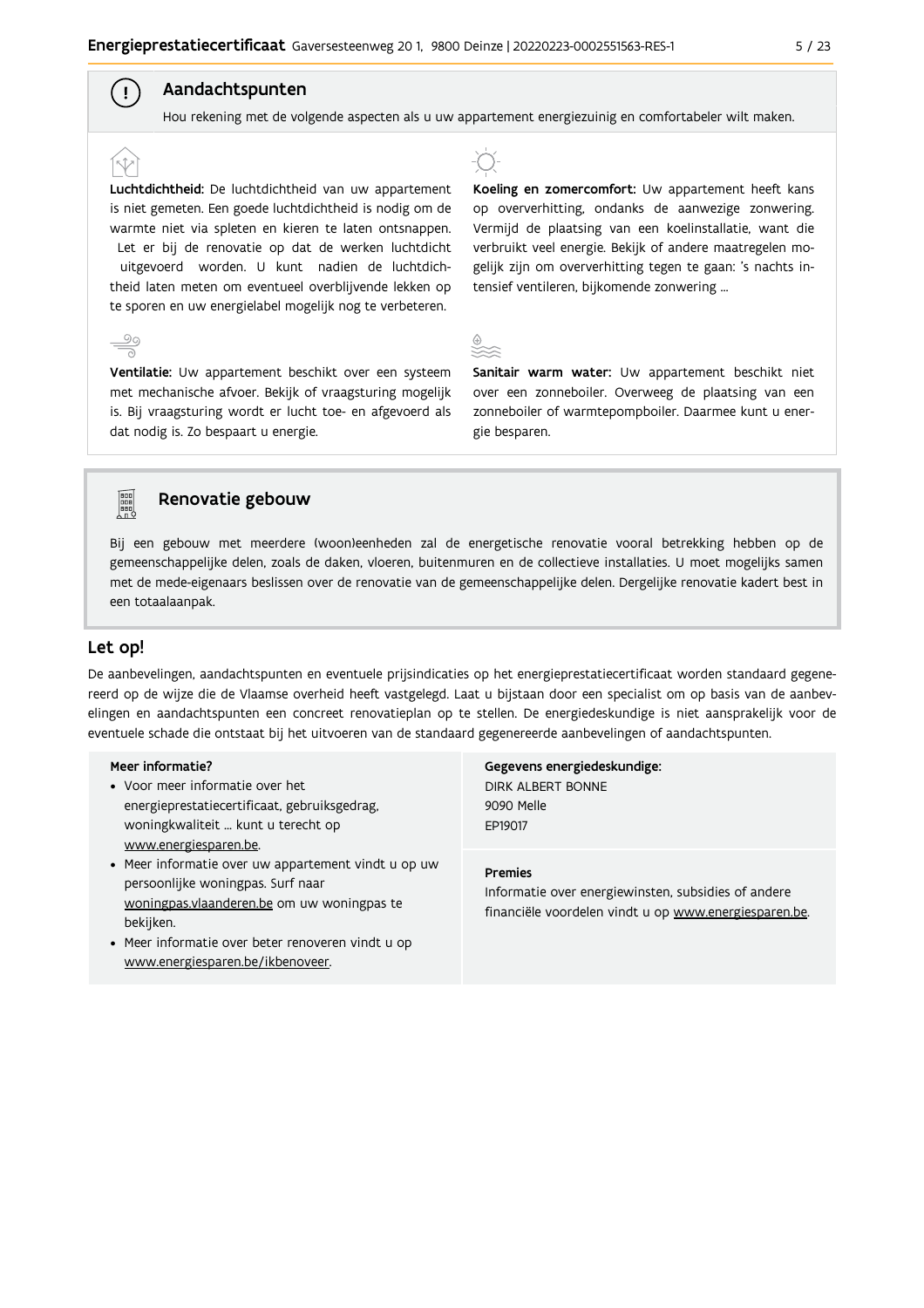# Energieprestatiecertificaat (EPC) in detail

Elk gebouw bestaat uit verschillende onderdelen die met elkaar verbonden zijn. Als u renoveert, kunt u het best al rekening houden met de werken die u later nog gaat uitvoeren.

Dit deel van het energieprestatiecertificaat gaat dieper in op de aanbevelingen van uw appartement. Samen met uw architect of andere vakman kunt u op basis hiervan een renovatieplan opstellen.

### Inhoudstafel

| Daken.                             | 8  |
|------------------------------------|----|
| Vensters en deuren                 | 10 |
| Muren.                             | 14 |
| Vloeren                            | 17 |
| Ruimteverwarming                   | 19 |
| Installaties voor zonne-energie.   | 20 |
| Overige installaties               | 22 |
| Bewijsstukken gebruikt in dit EPC. | 23 |
|                                    |    |

### 10 goede redenen om nu al te BENOveren

BENOveren is BEter reNOveren dan gebruikelijk is, met hogere ambities op het vlak van energieprestaties, goed gepland en met deskundig advies, zodat ook latere renovatiestappen haalbaar blijven (zie ook www.energiesparen.be/ikbenoveer). Een geBENOveerd appartement biedt veel voordelen:

- 1. Een lagere energiefactuur 2. Meer comfort 3. Een gezonder binnenklimaat 4. Esthetische meerwaarde 5. Financiële meerwaarde  $\frac{1}{2}$ 6. Nodig voor ons klimaat 7. Uw appartement is klaar voor uw oude dag 8. Minder onderhoud 9. Vandaag al haalbaar
	- 10. De overheid betaalt mee

### Renoveren of slopen: let op voor asbest!

Asbest is een schadelijke stof die nog regelmatig aanwezig is in gebouwen. In veel gevallen kunnen asbesttoepassingen op een eenvoudige en vooral veilige manier verwijderd worden. Deze werken en eventuele bijhorende kosten zijn niet inbegrepen in het EPC. Voor meer informatie over (het herkennen van) asbest en asbestverwijdering kunt u terecht op www.ovam.be.

## Hoe wordt het EPC opgemaakt?

De eigenschappen van uw appartement zijn door de energiedeskundige ingevoerd in software die door de Vlaamse overheid is opgelegd. De energiedeskundige mag zich alleen baseren op zijn vaststellingen tijdens het plaatsbezoek en op bewijsstukken die voldoen aan de voorwaarden die de Vlaamse overheid heeft opgelegd. Op basis van de invoergegevens berekent de software het energielabel en genereert automatisch aanbevelingen en eventueel ook prijsindicaties. Bij onbekende invoergegevens gaat de software uit van veronderstellingen, onder meer op basis van het (ver)bouw- of fabricagejaar. Om zeker te zijn van de werkelijke samenstelling van uw muur, dak of vloer kunt u ervoor kiezen om verder (destructief) onderzoek uit te voeren (losschroeven stopcontact, gaatje boren in een voeg, binnenafwerking tijdelijk verwijderen ...).

Voor meer informatie over de werkwijze, de bewijsstukken en de voorwaarden kunt u terecht op www.energiesparen.be.

De bewijsstukken die gebruikt zijn voor dit EPC, kan u terugvinden op pagina 23.

### **Energiedoelstelling 2050**

De energiedoelstelling van de Vlaamse Regering is om tegen 2050 alle woningen en appartementen in Vlaanderen minstens even energiezuinig te maken als een energetisch performante nieuwbouwwoning van 2017.

Ten tijde van de opmaak van dit EPC is het nog niet verplicht om aan die energiedoelstelling te voldoen. Denk echter vooruit! Hou nu al zo veel mogelijk rekening met die energiedoelstelling en streef zelfs naar beter.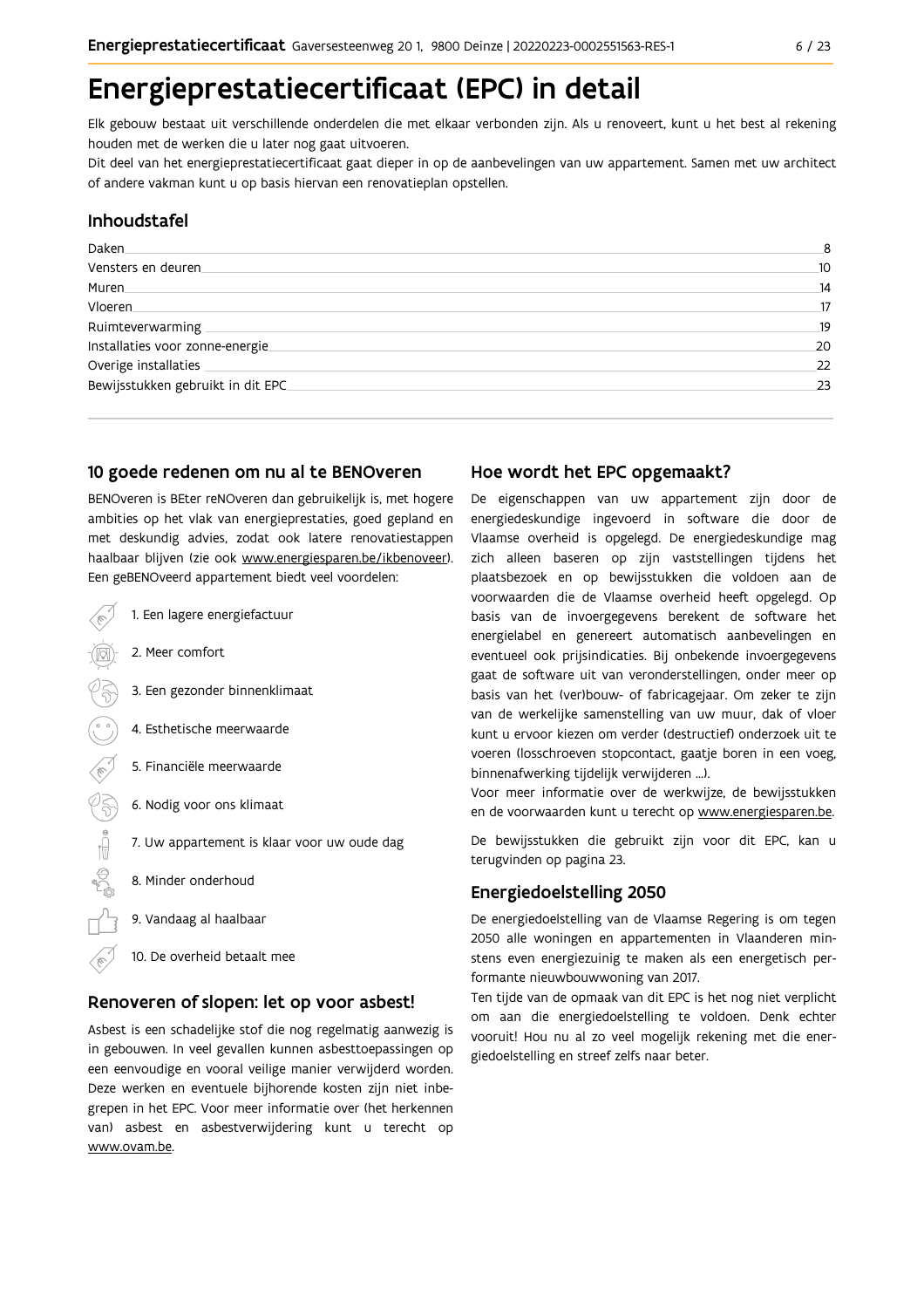# Algemene gegevens

| Gebouw id / Gebouweenheid id                                | 19802424 / 19802458        |
|-------------------------------------------------------------|----------------------------|
| Datum plaatsbezoek                                          | 26/01/2022                 |
| Referentiejaar bouw                                         | 1947                       |
| Beschermd volume (m <sup>3</sup> )                          | 396                        |
| Ruimten niet opgenomen in het beschermd volume              | kelder + berging achteraan |
| Bruikbare vloeroppervlakte (m <sup>2</sup> )                | 145                        |
| Verliesoppervlakte (m <sup>2</sup> )                        | 274                        |
| Infiltratiedebiet $(m^3/(m^2h))$                            | Onbekend                   |
| Thermische massa                                            | Half zwaar/matig zwaar     |
| Open haard(en) voor hout aanwezig                           | Neen                       |
| Niet-residentiële bestemming                                | Geen                       |
| Ligging van de eenheid in het gebouw                        | Gelijkvloers               |
| Berekende energiescore (kWh/(m <sup>2</sup> jaar))          | 334                        |
| Karakteristiek jaarlijks primair energieverbruik (kWh/jaar) | 48.457                     |
| CO <sub>2</sub> -emissie (kg/jaar)                          | 9.671                      |
| Indicatief S-peil                                           | 158                        |
| Gemiddelde U-waarde gebouwschil (W/(m <sup>2</sup> K))      | 1.82                       |
| Gemiddeld installatierendement verwarming (%)               | 82                         |

# Verklarende woordenlijst

| beschermd volume                                    | Het volume van alle ruimten die men wenst te beschermen tegen warmteverlies naar<br>buiten, de grond en aangrenzende onverwarmde ruimten.                                                                                                                                      |
|-----------------------------------------------------|--------------------------------------------------------------------------------------------------------------------------------------------------------------------------------------------------------------------------------------------------------------------------------|
| bruikbare vloeroppervlakte                          | De vloeroppervlakte binnen het beschermd volume die beloopbaar en toegankelijk is.                                                                                                                                                                                             |
| U-waarde                                            | De U-waarde beschrijft de isolatiewaarde van daken, muren, vensters  Hoe lager de<br>U-waarde, hoe beter de constructie isoleert.                                                                                                                                              |
| R-waarde                                            | De warmteweerstand van een materiaallaag. Hoe groter de R-waarde, hoe beter de<br>materiaallaag isoleert.                                                                                                                                                                      |
| lambdawaarde                                        | De warmtegeleidbaarheid van een materiaal. Hoe lager de lambdawaarde, hoe beter<br>het materiaal isoleert.                                                                                                                                                                     |
| karakteristiek jaarlijks primair<br>energieverbruik | De berekende hoeveelheid primaire energie die gedurende één jaar nodig is voor de<br>verwarming, de aanmaak van sanitair warm water, de ventilatie en de koeling van een<br>appartement. Eventuele bijdragen van zonneboilers en zonnepanelen worden in<br>mindering gebracht. |
| berekende energiescore                              | Een maat voor de totale energieprestatie van een appartement. De berekende<br>energiescore is gelijk aan het karakteristiek jaarlijks primair energieverbuik, gedeeld<br>door de bruikbare vloeroppervlakte.                                                                   |
| S-peil                                              | Een maat voor de energieprestatie van de gebouwschil van een appartement. Het<br>S-peil houdt rekening met de isolatie, de luchtdichtheid, de oriëntatie, de<br>zonnewinsten en de vormefficiëntie. Hoe lager het S-peil, hoe energie-efficiënter de<br>gebouwschil.           |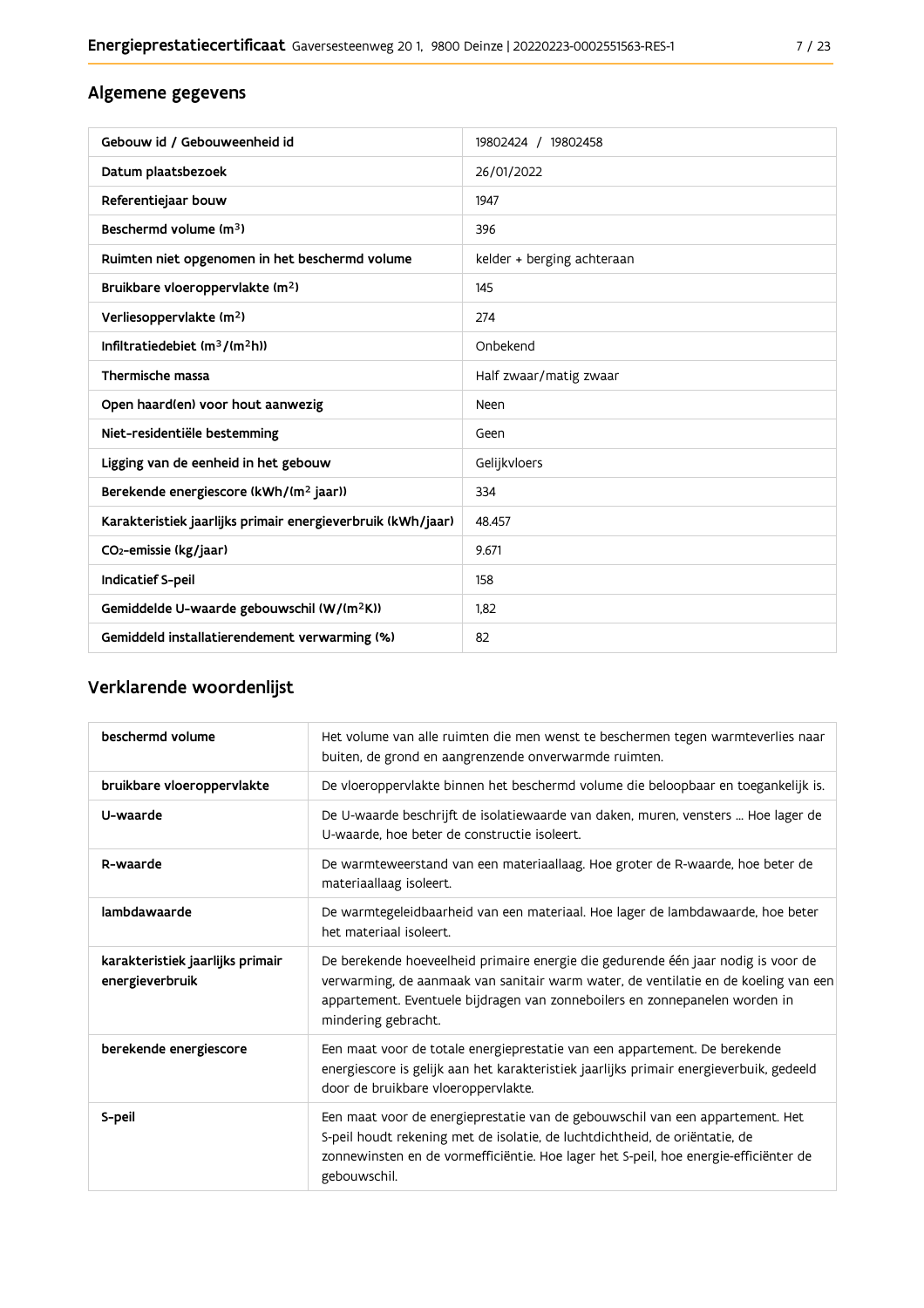# Daken



#### Plat dak

61 m<sup>2</sup> van het platte dak is vermoedelijk niet Plaats isolatie boven op het platte dak. geïsoleerd.

Bij de renovatie van uw dak kunt u het best streven naar een U-waarde van maximaal 0,24 W/(m<sup>2</sup>K). Dat komt overeen met een isolatielaag van ongeveer 14 cm minerale wol of XPS ( $\lambda_a$  = 0,035 W/(m.K)) of 12 cm PUR ( $\lambda_a$  = 0,027 W/(m.K)). Als u de isolatie van uw platte of hellende dak tussen een houten dakstructuur plaatst, moet u de isolatiedikte verhogen tot minstens 22 cm minerale wol.

Hoogstwaarschijnlijk renoveert u uw daklen) maar één keer grondig. Isoleer daarom meteen maximaal. De energiedoelstelling van 0,24 W/(m<sup>2</sup>K) vormt de basis, maar u kunt altijd streven naar beter.

# Denk vooruit!

- · Isoleert u eerst uw dak en dan uw muren? Verleng dan nu al de dakoversteken zodat de buitenmuurisolatie luchtdicht en zonder koudebrug op de dakisolatie kan aansluiten. Plaats ook de regenwaterafvoer zodanig dat er nog plaats genoeg is om buitenmuurisolatie te plaatsen.
- · Wordt het platte dak een stuk dikker door de isolatie? Hou er dan rekening mee dat u ook de dakgoten, brandmuurtjes, dakranden, gevels ... moet verhogen.
- Bent u van plan een ventilatiesysteem, zonneboiler of zonnepanelen te plaatsen? Hou dan nu al rekening met de nodige leidingdoorvoeren of dakverstevigingen.
- · Denk bij de renovatie van uw dak aan functies die u later nog wilt toevoegen (bijvoorbeeld een zolderkamer wordt bureau) en zorg nu al voor voldoende daglicht door bijvoorbeeld dakvlakvensters te integreren in uw dak.

## Een plat dak isoleren

Bij de isolatie van een plat dak kunt u het best kiezen voor een warm dak. Als het platte dak nog in goede staat is, wordt boven op de bestaande dakconstructie een nieuwe laag met dampscherm, isolatie en dakbedekking aangebracht. Als het dak al geïsoleerd is, moet vooraf bekeken worden hoeveel isolatie u nog kunt bijplaatsen. Vraag daarvoor raad aan een specialist.

Een groendak is een mooie en tegelijk ecologische oplossing. Laat een specialist vooraf onderzoeken of u van het platte dak een groendak kunt maken.



# Pas op!

- · Zorg steeds dat de isolatie wind- en luchtdicht geplaatst wordt. Anders gaat een groot deel van het isolatie-effect teniet.
- · Het extra gewicht op de bestaande constructie van het dak heeft mogelijk een impact op de draagkracht en stabiliteit van het dak, de gevels en de fundering.
- · Door het isoleren van het dak gaat de luchtdichtheid van uw appartement er op vooruit en kan de luchtverversing niet meer gebeuren via spleten en kieren. Voorzie dus een ventilatiesysteem om uw appartement te ventileren. Dat is niet enkel essentieel om vochtproblemen te vermijden, maar ook voor uw gezondheid en uw comfort.

Laat u bijstaan door een architect, aannemer of vakman voor deskundig advies en een goede uitvoering van de werken.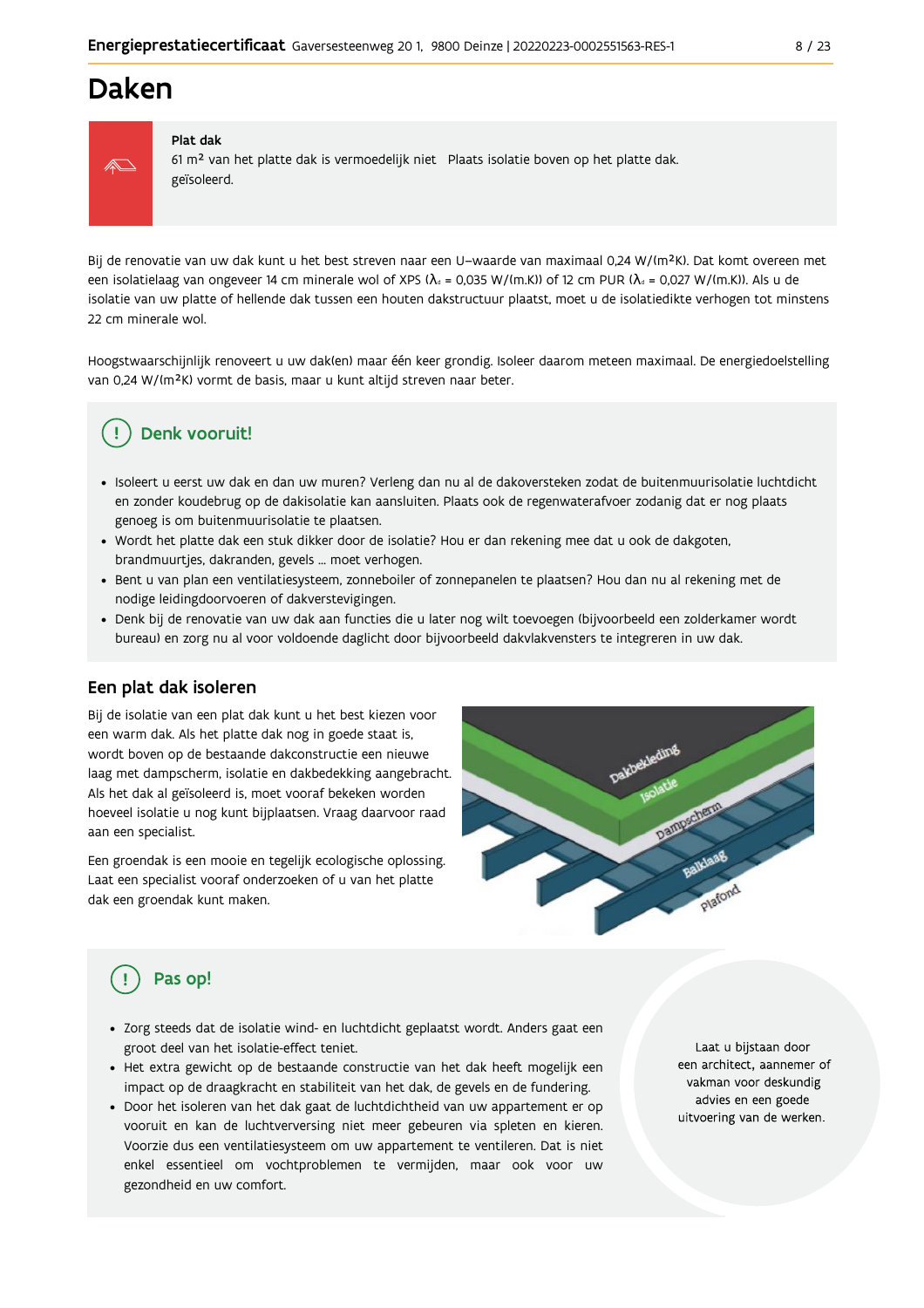# Technische fiche daken

De energiedeskundige heeft de onderstaande gegevens ingevoerd. Bezorg die gegevens aan uw vakman.

| Beschrijving                   | Oriëntatie               | (m <sup>2</sup> )<br>lakte<br>oppe<br><b>Netto</b> | bekend<br>waarde<br>/(m <sup>2</sup> K))<br>$\tilde{\mathbf{E}}$<br>∍ | bekend<br>은<br>È<br>≃ | Isolatie |                   | renovatie<br>Ref jaar | ω<br>isolati<br>$\mathsf{g}% _{T}$<br>bekend<br>waar<br>≃ | Luchtlaag | Daktype | waarde<br>รื<br>Berekend<br>(W/(m <sup>2</sup> K |
|--------------------------------|--------------------------|----------------------------------------------------|-----------------------------------------------------------------------|-----------------------|----------|-------------------|-----------------------|-----------------------------------------------------------|-----------|---------|--------------------------------------------------|
| Plat dak                       |                          |                                                    |                                                                       |                       |          |                   |                       |                                                           |           |         |                                                  |
| plat dak                       | $\overline{\phantom{a}}$ | 61                                                 | $\overline{\phantom{a}}$                                              | $\overline{a}$        |          | isolatie onbekend | ٠                     | ٠                                                         | onbekend  | a       | 4,00                                             |
| Plafond onder verwarmde ruimte |                          |                                                    |                                                                       |                       |          |                   |                       |                                                           |           |         |                                                  |
| plafond                        | $\overline{\phantom{a}}$ | 63                                                 | $\overline{\phantom{a}}$                                              | $\overline{a}$        |          | isolatie onbekend | ٠                     | ٠                                                         | onbekend  | a       | 2,86                                             |

#### Legende

a dak niet in riet of cellenbeton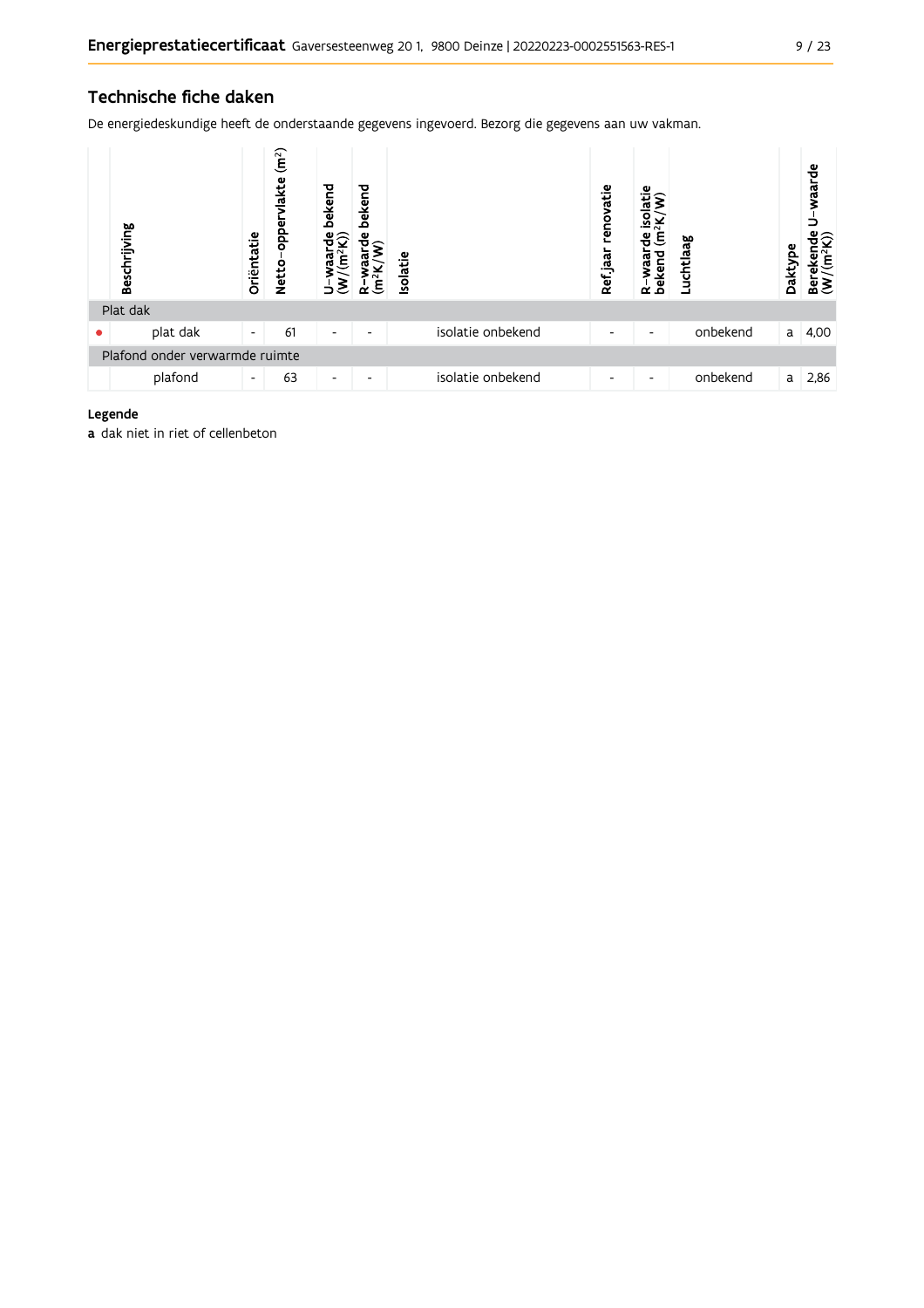# Vensters en deuren

| Dakvensters en koepels<br>2,6 m <sup>2</sup> van de dakvlakvensters of koepels<br>heeft enkele beglazing. Dat is niet<br>energiezuinig. Ook de profielen zijn<br>thermisch weinig performant.    | Plaats nieuwe dakvlakvensters of koepels met<br>hoogrendementsbeglazing en energieperformante<br>raamprofielen  |
|--------------------------------------------------------------------------------------------------------------------------------------------------------------------------------------------------|-----------------------------------------------------------------------------------------------------------------|
| Dakvensters en koepels<br>4,6 m <sup>2</sup> van de dakvlakvensters of koepels<br>heeft dubbele beglazing. Dat is weinig<br>energiezuinig. Ook de profielen zijn<br>thermisch weinig performant. | Plaats nieuwe dakvlakvensters of koepels met<br>hoogrendementsbeglazing en energieperformante<br>raamprofielen. |
| Vensters<br>10.8 m <sup>2</sup> van de vensters heeft<br>hoogrendementsbeglazing (geplaatst na<br>2000). Dat is redelijk energiezuinig, maar<br>voldoet nog niet aan de energiedoelstelling.     | Als u de beglazing vervangt, zorg dan dat deze voldoet aan<br>de energiedoelstelling.                           |
| Deuren en poorten<br>3,2 m <sup>2</sup> van de deuren of poorten is<br>energiezuinig, maar voldoet nog niet aan de<br>energiedoelstelling                                                        | Overweeg bij een grondige renovatie om de deuren of<br>poorten te vervangen.                                    |

De kwaliteit van zowel de beglazing als de profielen bepaalt de energieprestatie van uw vensters. Kies altijd voor dubbele hoogrendementsbeglazing of drievoudige beglazing met een U-waarde van maximaal 1,0 W/(m<sup>2</sup>K). Bij de renovatie van vensters kunt u het best streven naar een U-waarde van maximaal 1,5 W/(m<sup>2</sup>K) voor de vensters (glas + profielen). Naast de vensters in de gevel verdienen ook dakvlakvensters, koepels, lichtstraten, polycarbonaatplaten en glasbouwstenen de nodige aandacht.

Bij de vervanging van uw deuren, poorten of panelen kunt u het best streven naar een U-waarde van maximaal 2 W/(m<sup>2</sup>K). Kies daarom voor een deur of poort met sterk isolerende profielen en panelen. Als de deur glas bevat, kunt u het best kiezen voor dubbele hoogrendementsbeglazing of drievoudige beglazing met een U-waarde van maximaal 1,0 W/(m<sup>2</sup>K).

Hoogstwaarschijnlijk vervangt u uw buitenschrijnwerk maar één keer. Kies daarom meteen voor de meest energie-efficiënte oplossing.

# Denk vooruit!

- Vervangt u eerst uw buitenschrijnwerk en isoleert u pas nadien uw gevels? Zorg er nu al voor dat de buitenmuurisolatie zonder koudebruggen op de profielen van uw vensters en deuren zal kunnen aansluiten. Zo vermijdt u condensatie en schimmelvorming in uw appartement.
- Bent u van plan om ventilatie te plaatsen met natuurlijke toevoer, eventueel in combinatie met mechanische afvoer? Bouw dan nu al ventilatieroosters in de vensters in.
- · Bent u van plan geautomatiseerde buitenzonwering te plaatsen? Breng dan nu al de nodige bekabeling aan.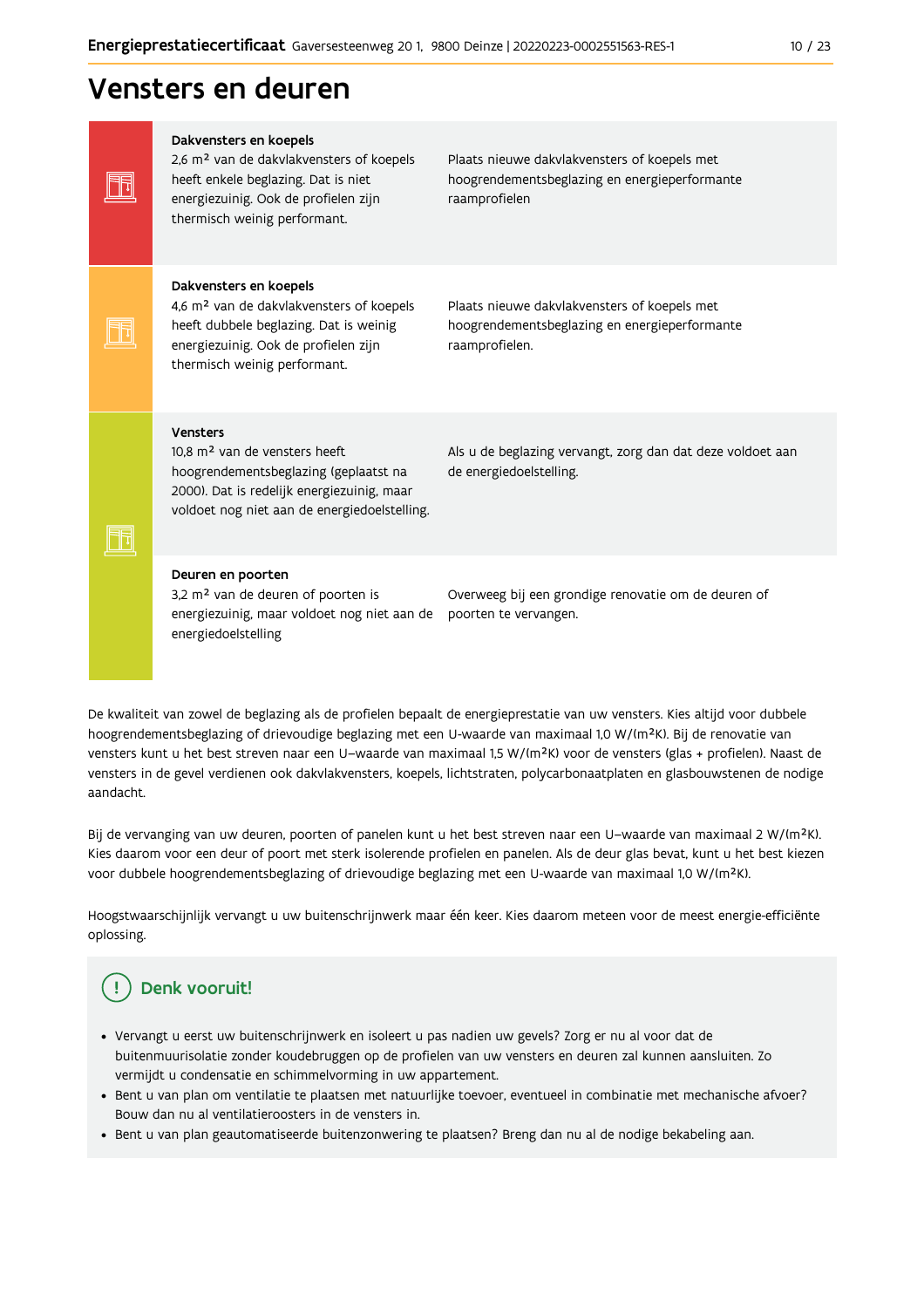#### Vensters vervangen

Het venster (glas + profielen) in zijn geheel vervangen is op energetisch vlak de beste oplossing. Als het om bepaalde redenen (esthetisch, bouwkundige regelgeving ...) niet mogelijk of gewenst is om het volledige venster te vervangen, vervang dan minstens het glas of plaats een dubbel raam of voorzetglas. Besteed altijd voldoende aandacht aan een luchtdichte plaatsing van het buitenschrijnwerk.

Beschikt u nog over oude rolluikkasten? Vervang ze door geïsoleerde luchtdichte kasten.

#### Deuren, poorten of panelen vervangen

Zorg ervoor dat deuren, poorten of panelen luchtdicht geplaatst worden. Een luchtdichte buitendeur is aan vier kanten uitgerust met een goede dichting. Aan de onderkant van de deur wordt daarvoor vaak gebruikgemaakt van een zogenaamde valdorpel. Dat is een automatisch tochtprofiel dat onzichtbaar in de onderkant van de deur is ingewerkt. Door een mechanisme gaat de valdorpel automatisch naar beneden als de deur dichtgaat en komt hij naar omhoog als de deur geopend wordt.

# Pas op!

· Dankzij de vervanging van het buitenschrijnwerk gaat de luchtdichtheid van uw appartement er sterk op vooruit en kan de luchtverversing niet meer gebeuren via spleten en kieren. Voorzie dus een ventilatiesysteem om uw appartement te ventileren. Dat is niet enkel essentieel om vochtproblemen te vermijden, maar ook voor uw gezondheid en uw comfort.

Laat u bijstaan door een architect, aannemer of vakman voor deskundig advies en een goede uitvoering van de werken.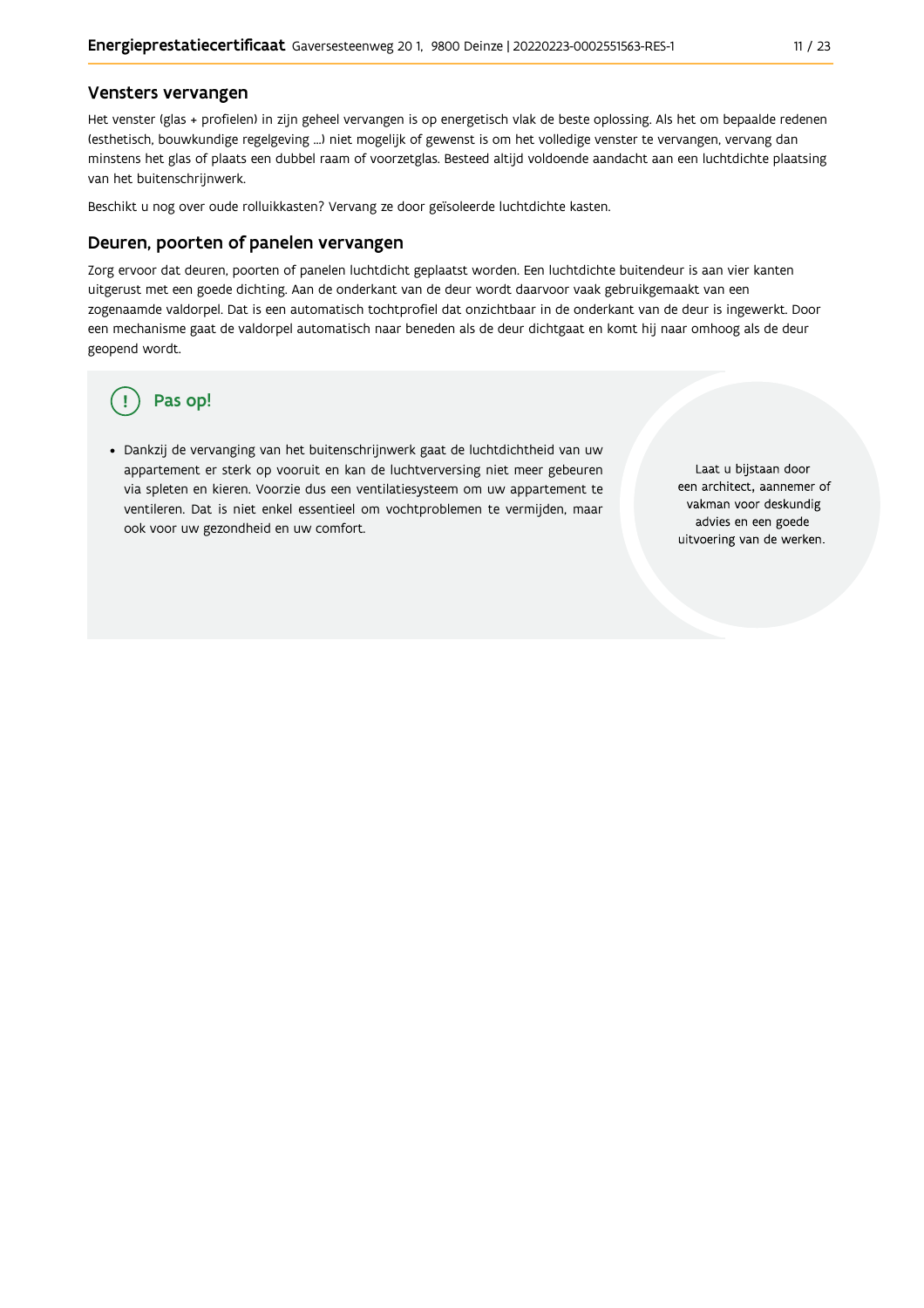### Technische fiche van de vensters

De energiedeskundige heeft de onderstaande gegevens ingevoerd. Bezorg die gegevens aan uw vakman.

|           | Beschrijving                                                                                                     | Oriëntatie | Helling           | Oppervlakte (m <sup>2</sup> ) | U-waarde bekend<br>(W/(m <sup>2</sup> K)) | <b>Beglazing</b>                                       | Buitenzonwering          | Profiel    | Berekende U-waarde<br>(W/(m <sup>2</sup> K)) |  |  |
|-----------|------------------------------------------------------------------------------------------------------------------|------------|-------------------|-------------------------------|-------------------------------------------|--------------------------------------------------------|--------------------------|------------|----------------------------------------------|--|--|
|           | In voorgevel                                                                                                     |            |                   |                               |                                           |                                                        |                          |            |                                              |  |  |
| ٠         | R <sub>2</sub>                                                                                                   |            | ZW verticaal      | 5,4                           |                                           | HR-glas b<br>U=1,10 W/(m <sup>2</sup> K)<br>g=0,64     |                          | kunst>2000 | 1,61                                         |  |  |
|           | raam in deur gang                                                                                                |            | ZW verticaal      | 0.1                           | $\blacksquare$                            | enkel glas                                             | $\overline{\phantom{a}}$ | geen       | 3,80                                         |  |  |
|           | In linkergevel                                                                                                   |            |                   |                               |                                           |                                                        |                          |            |                                              |  |  |
|           | R1                                                                                                               |            | NW verticaal      | 4,5                           | ٠                                         | HR-glas b<br>U=1,10 W/(m <sup>2</sup> K)<br>$g = 0,64$ | vaste bediening          | kunst>2000 | 1,55                                         |  |  |
|           | D1 voordeur                                                                                                      |            | NW verticaal      | 1,7                           | $\overline{\phantom{a}}$                  | HR-glas b<br>U=1,10 W/(m <sup>2</sup> K)<br>$g = 0,64$ | vaste bediening          | kunst>2000 | 1,55                                         |  |  |
|           | In rechtergevel                                                                                                  |            |                   |                               |                                           |                                                        |                          |            |                                              |  |  |
| ٠         | R <sub>4</sub>                                                                                                   |            | ZO verticaal      | 1,2                           |                                           | HR-glas b<br>U=1,10 W/(m <sup>2</sup> K)<br>$g = 0,65$ | handbediend              | kunst>2000 | 1,61                                         |  |  |
| $\bullet$ | R <sub>5</sub>                                                                                                   |            | ZO verticaal      | 1,9                           | $\blacksquare$                            | HR-glas b<br>$U=1,10 W/(m^2K)$<br>$g = 0,65$           | handbediend              | kunst>2000 | 1,61                                         |  |  |
| $\bullet$ | R <sub>6</sub>                                                                                                   |            | ZO verticaal      | 2,3                           | $\blacksquare$                            | HR-glas b<br>$U=1,10 W/(m^2K)$<br>$g = 0,65$           | handbediend              | kunst>2000 | 1,61                                         |  |  |
|           | In plat dak                                                                                                      |            |                   |                               |                                           |                                                        |                          |            |                                              |  |  |
|           | plat dak-GL1                                                                                                     |            | - horizontaal     | $\overline{2}$                |                                           | dubbel glas                                            |                          | kunst 1?k  | 3,01                                         |  |  |
| $\bullet$ | plat dak-GL2                                                                                                     |            | - horizontaal 2,6 |                               | $\blacksquare$                            | dubbel glas                                            | ä,                       | kunst 1?k  | 3,01                                         |  |  |
|           | plat dak-GL3                                                                                                     |            | - horizontaal 2,6 |                               | $\overline{\phantom{a}}$                  | enkel glas                                             | $\overline{a}$           | kunst 1?k  | 5,22                                         |  |  |
|           | Legende glastypes<br>enkel glas<br>Enkelvoudige beglazing<br>HR-glas b<br>Hoogrendementsglas bouwjaar >=<br>2000 |            |                   |                               |                                           |                                                        |                          |            |                                              |  |  |

Geen profiel

dubbel glas Gewone dubbele beglazing

Legende profieltypes

kunst 1?k Kunststof profiel, 1 kamer of geen geen informatie kunst>2000 Kunststof profiel, 2 of meer kamers ≥2000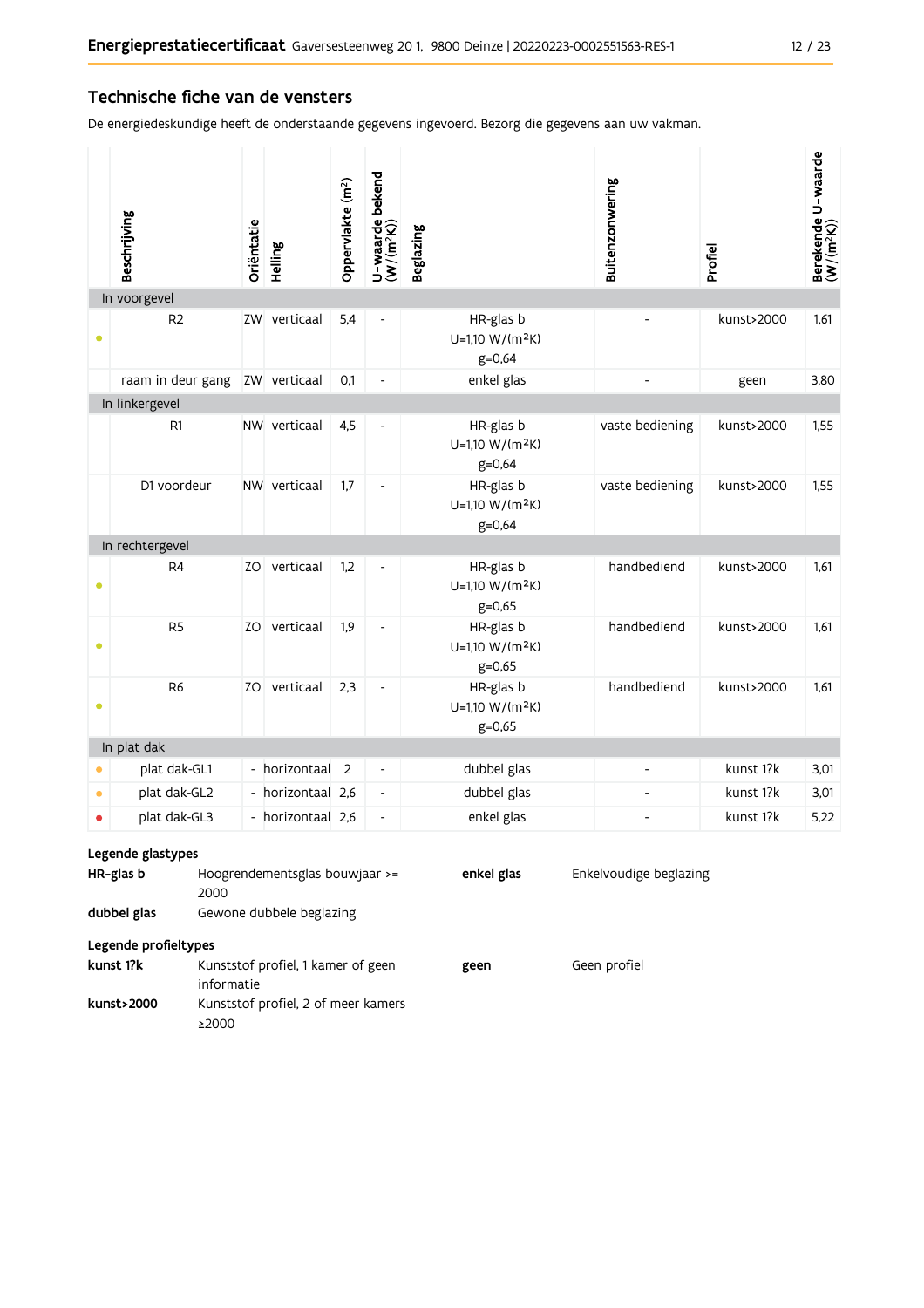De energiedeskundige heeft de onderstaande gegevens ingevoerd. Bezorg die gegevens aan uw vakman.

|           | Beschrijving    | Oriëntatie | (m <sup>2</sup> )<br>Oppervlakte | bekend<br>$U$ -waarde<br>(W/(m <sup>2</sup> K)) | bekend<br>$\frac{W}{2}$ waarde<br>$(m^2K)$<br>๔ | <b>Isolatie</b> |                   | Ref jaar renovatie       | Luchtlaag | Deur/paneeltype | Profiel         | U-waarde<br>Berekende I<br>(W/(m <sup>2</sup> K)) |
|-----------|-----------------|------------|----------------------------------|-------------------------------------------------|-------------------------------------------------|-----------------|-------------------|--------------------------|-----------|-----------------|-----------------|---------------------------------------------------|
|           | Deuren/poorten  |            |                                  |                                                 |                                                 |                 |                   |                          |           |                 |                 |                                                   |
|           | In voorgevel    |            |                                  |                                                 |                                                 |                 |                   |                          |           |                 |                 |                                                   |
|           | D2 deur gang    | ZW         | 1,4                              | $\blacksquare$                                  | -                                               |                 | isolatie onbekend | $\overline{\phantom{a}}$ | onbekend  | b               | hout            | 2,71                                              |
|           | D3 kelderdeur   | ZW         | 1,6                              | $\overline{\phantom{a}}$                        | -                                               |                 | isolatie onbekend | -                        | onbekend  | b               | hout            | 2,71                                              |
|           | In achtergevel  |            |                                  |                                                 |                                                 |                 |                   |                          |           |                 |                 |                                                   |
| $\bullet$ | D4 deur berging | <b>NO</b>  | 3,2                              | $\overline{\phantom{a}}$                        | ٠                                               |                 | isolatie onbekend | $\overline{\phantom{a}}$ | onbekend  | b               | hout            | 2,71                                              |
|           | Panelen         |            |                                  |                                                 |                                                 |                 |                   |                          |           |                 |                 |                                                   |
|           | in linkergevel  |            |                                  |                                                 |                                                 |                 |                   |                          |           |                 |                 |                                                   |
|           | paneel voordeur | <b>NW</b>  | 0,6                              | $\overline{\phantom{a}}$                        | ٠                                               |                 | isolatie onbekend | $\overline{\phantom{a}}$ | onbekend  | b               | kunst>2000 2,65 |                                                   |

#### Legende deur/paneeltypes

**b** deur/paneel niet in metaal

#### Legende profieltypes

hout Houten profiel kunst>2000 Kunststof profiel, 2 of meer kamers ≥2000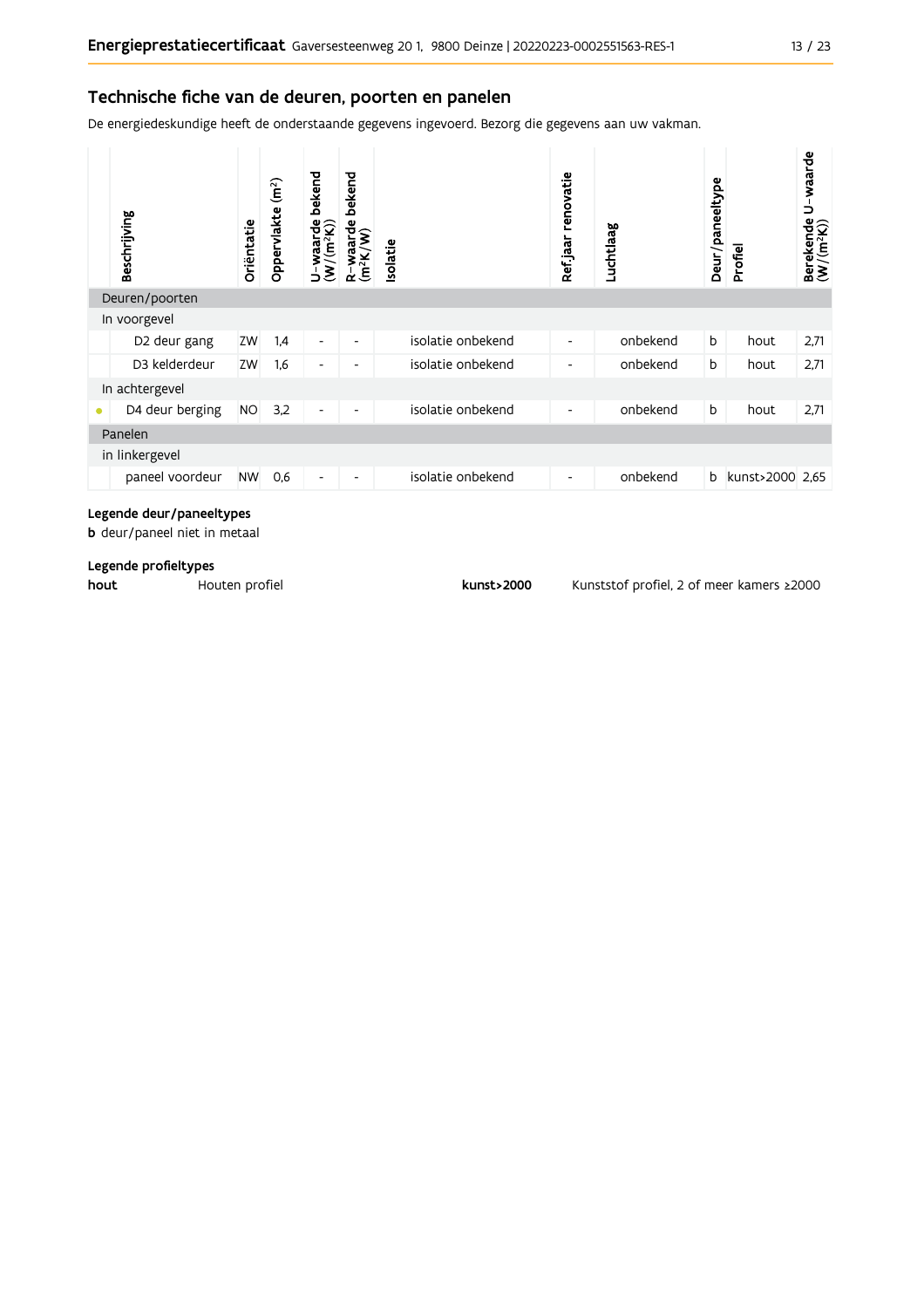# **Muren**



#### Muur

60 m<sup>2</sup> van de muren is (vermoedelijk) niet geïsoleerd.

Plaats isolatie aan de binnenkant van de muur of plaats isolatie aan de buitenkant van de muur.

Bij de isolatie van de muren kunt u het best streven naar een U-waarde van maximaal 0,24 W/(m<sup>2</sup>K). Dat komt overeen met een isolatielaag van ongeveer 14 cm minerale wol, EPS of XPS ( $\lambda_a$  = 0,035 W/(mK)) of 10 cm PUR of PIR ( $\lambda_a$  = 0,023 W/(mK)). Als u de isolatie tussen regelwerk plaatst, breng dan minstens 6 cm extra isolatie aan.

Hoogstwaarschijnlijk renoveert u uw muren maar één keer grondig. Isoleer daarom meteen maximaal. De energiedoelstelling van 0,24 W/(m<sup>2</sup>K) vormt de basis, maar u kunt altijd streven naar beter.

#### Pas op! (၂

- · De warmteverliezen worden niet alleen beperkt door goed te isoleren, maar ook door luchtlekken te vermijden. Besteed voldoende aandacht aan het luchtdicht aansluiten van de muurisolatie op vensters en deuren, de vloer en het dak.
- · Door het isoleren van de muren gaat de luchtdichtheid van uw appartement er op vooruit en kan de luchtverversing niet meer gebeuren via spleten en kieren. Voorzie dus een ventilatiesysteem om uw appartement te ventileren. Dat is niet enkel essentieel om vochtproblemen te vermijden, maar ook voor uw gezondheid en uw comfort.

Laat u bijstaan door een architect, aannemer of vakman voor deskundig advies en een goede uitvoering van de werken.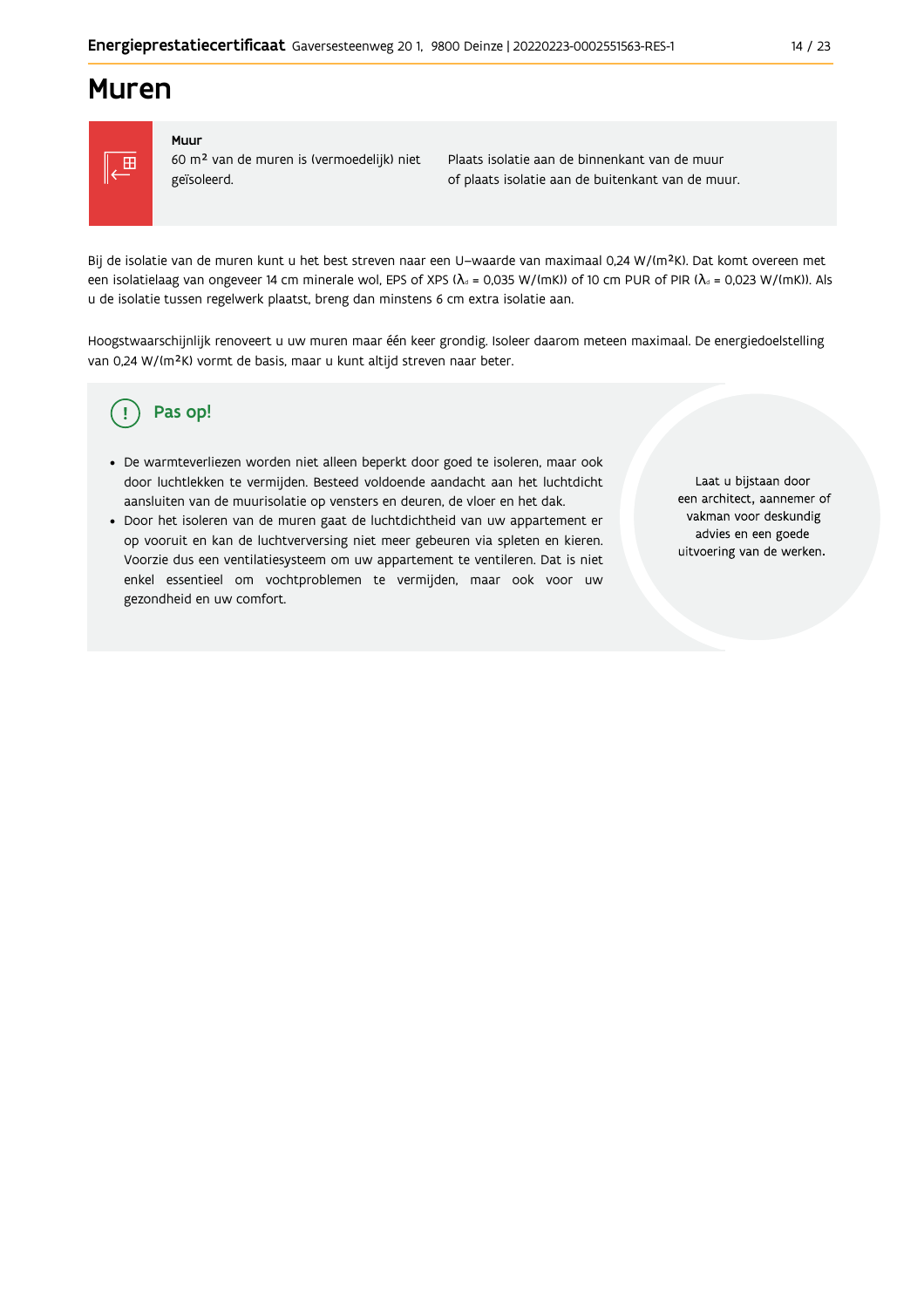# Methodes om buitenmuren te isoleren

Er bestaan een aantal methodes om muren te isoleren. U kunt die methodes combineren om de energiedoelstelling van 0,24 W/(m<sup>2</sup>K) te halen.

## Muren aan de buitenkant isoleren

Dat kan door een extra buitenmuur met een geïsoleerde spouw op te trekken of door isolatiemateriaal aan te brengen met daarop een bepleistering of een nieuwe gevelbekleding.



1. Buitenmuur | 2. Isolatie | 3. Vochtscherm | 4. Afwerkingslaag | 5. Stijl- en regelwerk (optioneel)

# $\bigoplus$

- Bouwfysisch veruit de beste oplossing.
- Koudebruggen worden weggewerkt.
- · Nieuw uitzicht van het appartement.

# $\odot$

- Vrij dure oplossing.
- · Niet toepasbaar bij beschermde of siergevels.
- Soms is een stedenbouwkundige vergunning vereist.

# Denk vooruit!

- · Nadien uw dak isoleren? Zorg nu al dat de dakisolatie zal kunnen aansluiten op de muurisolatie.
- · Vernieuw eerst vensters en deuren (indien nodig), zodat de buitenisolatie hierop kan aansluiten.
- Hou nu al rekening met later te plaatsen zonwering.

# Muren aan de binnenkant isoleren

Isolatieplaten kunnen rechtstreeks op de bestaande muur bevestigd worden of een structuur in hout of metaal kan opgevuld worden met isolatie ('voorzetwandsysteem'). Binnenisolatie is een delicaat werk. Vraag advies aan een vakman of laat het uitvoeren door een gecertificeerd aannemer



1. Buitengevel | 2. Isolatie | 3. Dampscherm | 4. Binnenafwerking | 5. Stijl- en regelwerk (optioneel)

# $\bigoplus$

- Relatief eenvoudig zelf uit te voeren.
- Geen invloed op het uitzicht van het appartement.

# ⊝

- Bouwfysisch de meest delicate oplossing.
- · De binnenruimte verkleint en stopcontacten, leidingen en radiatoren moeten worden verplaatst.

# Denk vooruit!

- Vernieuw eerst vensters en deuren (indien nodig), zodat de binnenisolatie hierop kan aansluiten.
- · Breng eventueel wandverstevigingen aan om later kaders en kasten te kunnen ophangen.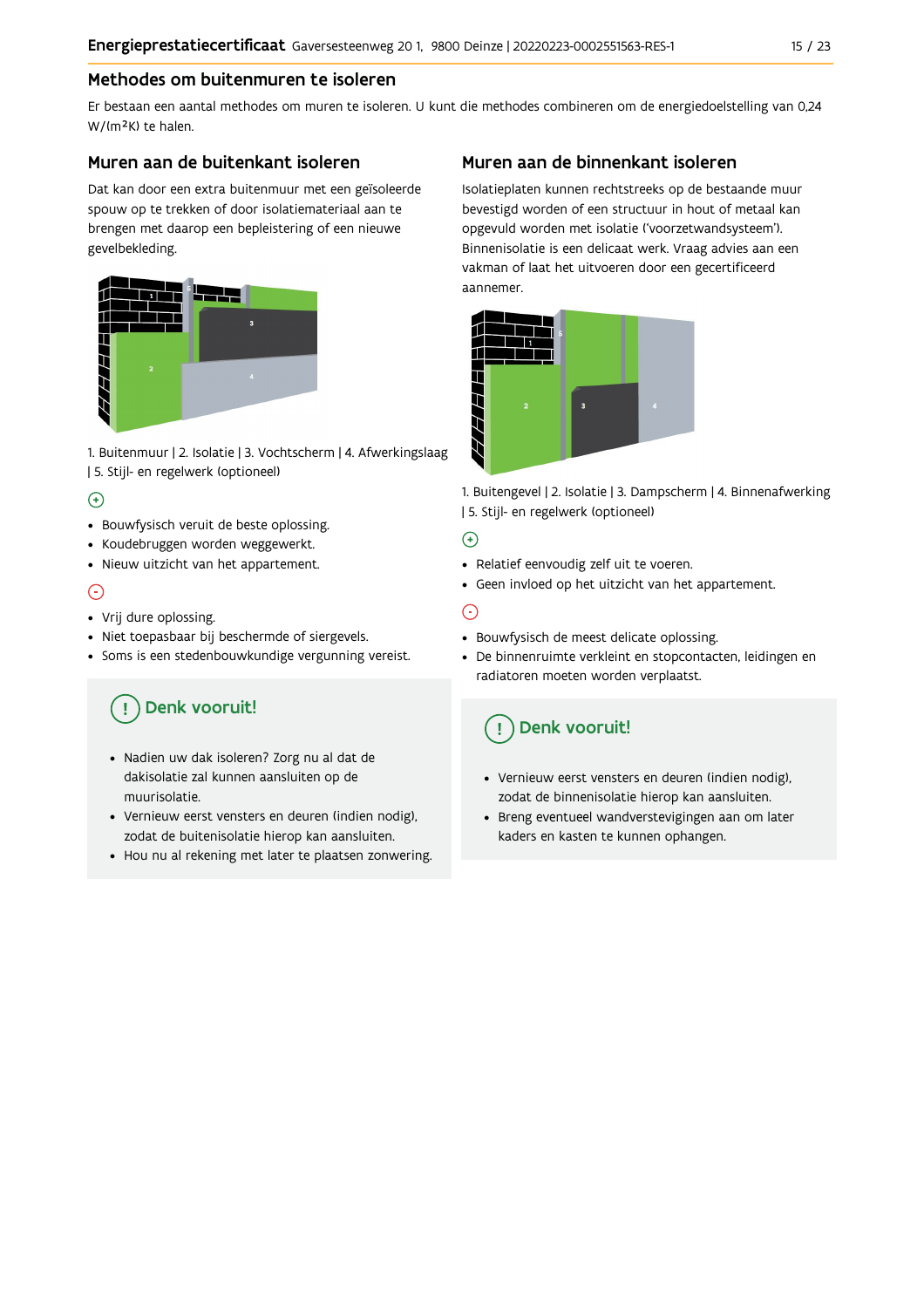## Technische fiche van de muren

De energiedeskundige heeft de onderstaande gegevens ingevoerd. Bezorg die gegevens aan uw vakman.

| Beschrijving                           | Oriëntatie | Netto-oppervlakte (m <sup>2</sup> ) | Diepte onder maaiveld (m) | U-waarde bekend (W/(m <sup>2</sup> K)) | R-waarde bekend (m <sup>2</sup> K/W) | solatie           | Ref jaar renovatie           | Luchtlaag | Muurtype | Berekende U-waarde<br>(W/(m <sup>2</sup> K)) |
|----------------------------------------|------------|-------------------------------------|---------------------------|----------------------------------------|--------------------------------------|-------------------|------------------------------|-----------|----------|----------------------------------------------|
| <b>Buitenmuur</b>                      |            |                                     |                           |                                        |                                      |                   |                              |           |          |                                              |
| Voorgevel                              |            |                                     |                           |                                        |                                      |                   |                              |           |          |                                              |
| voorgevel                              | ZW         | 5,9                                 |                           |                                        |                                      | isolatie onbekend | $\overline{\phantom{a}}$     | onbekend  | a        | 2,33                                         |
| Achtergevel                            |            |                                     |                           |                                        |                                      |                   |                              |           |          |                                              |
| achtergevel                            | <b>NO</b>  | 9,1                                 |                           |                                        |                                      | isolatie onbekend | $\frac{1}{2}$                | onbekend  | a        | 2,33                                         |
| Rechtergevel                           |            |                                     |                           |                                        |                                      |                   |                              |           |          |                                              |
| rechtergevel                           | ZO         | 21                                  |                           |                                        |                                      | isolatie onbekend | $\qquad \qquad \blacksquare$ | onbekend  | a l      | 2,33                                         |
| Muur in contact met onverwarmde ruimte |            |                                     |                           |                                        |                                      |                   |                              |           |          |                                              |
| Achtergevel                            |            |                                     |                           |                                        |                                      |                   |                              |           |          |                                              |
| achtergevel AOR                        | <b>NO</b>  | 13,1                                |                           |                                        |                                      | isolatie afwezig  | $\overline{\phantom{a}}$     | onbekend  | a        | 1,92                                         |
| Rechtergevel                           |            |                                     |                           |                                        |                                      |                   |                              |           |          |                                              |
| rechtergevel AOR                       | ZO         | 5,5                                 |                           |                                        |                                      | isolatie afwezig  | $\frac{1}{2}$                | onbekend  | a        | 1,92                                         |
| Linkergevel                            |            |                                     |                           |                                        |                                      |                   |                              |           |          |                                              |
| linkergevel AOR                        | <b>NW</b>  | 5,5                                 |                           |                                        |                                      | isolatie afwezig  | $\overline{\phantom{a}}$     | onbekend  | a        | 1,92                                         |
| Muur in contact met verwarmde ruimte   |            |                                     |                           |                                        |                                      |                   |                              |           |          |                                              |
| Voorgevel                              |            |                                     |                           |                                        |                                      |                   |                              |           |          |                                              |
| voorgevel AVR                          | ZW         | 9.4                                 |                           |                                        |                                      | isolatie onbekend | $\overline{a}$               | onbekend  | a        | 1,92                                         |
| Achtergevel                            |            |                                     |                           |                                        |                                      |                   |                              |           |          |                                              |
| achtergevel AVR                        | <b>NO</b>  | 2,8                                 |                           |                                        |                                      | isolatie onbekend | $\frac{1}{2}$                | onbekend  | a        | 1,92                                         |
| Rechtergevel                           |            |                                     |                           |                                        |                                      |                   |                              |           |          |                                              |
| rechtergevel perce ZO<br>elsgrens AVR  |            | 64                                  |                           |                                        |                                      | isolatie afwezig  | $\overline{\phantom{a}}$     | onbekend  | a        | 1,92                                         |
| Linkergevel                            |            |                                     |                           |                                        |                                      |                   |                              |           |          |                                              |
| linkergevel AVR                        | <b>NW</b>  | 23                                  | $\overline{\phantom{a}}$  | $\overline{\phantom{a}}$               | $\overline{\phantom{a}}$             | isolatie onbekend | $\overline{\phantom{a}}$     | onbekend  | a        | 1,92                                         |
| linkergevel percee NW<br>Isgrens AVR   |            | 61                                  | L,                        |                                        | ٠                                    | isolatie afwezig  | $\overline{\phantom{a}}$     | onbekend  | a        | 1,92                                         |

#### Legende

a muur niet in isolerende snelbouwsteen of cellenbeton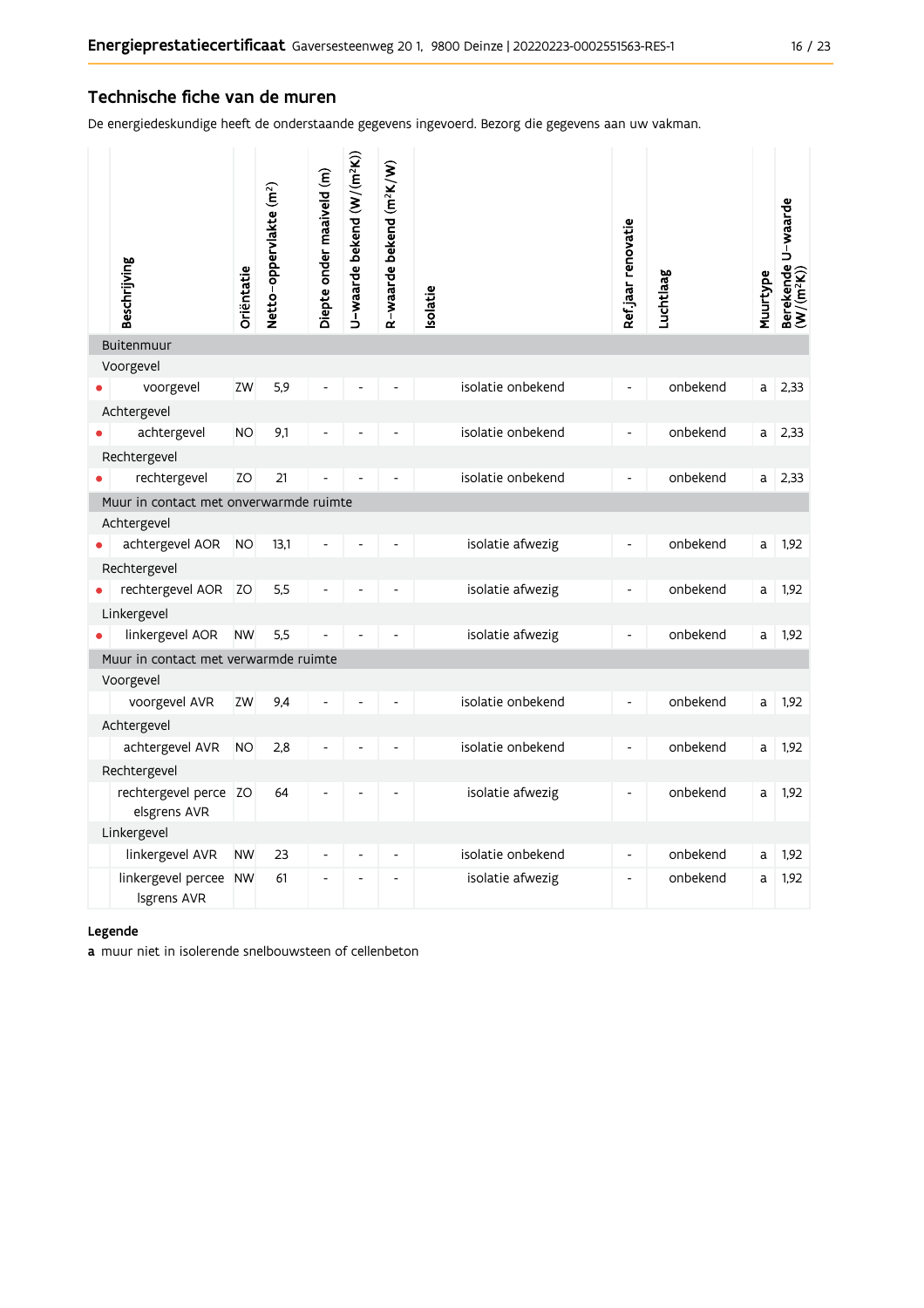# Vloeren

Vloer boven kelder of buiten IT 17,6 m<sup>2</sup> van de vloer is vermoedelijk niet geïsoleerd.

Plaats isolatie

### Vloer op volle grond

114 m<sup>2</sup> van de vloer op volle grond isoleert vermoedelijk redelijk goed. Bij vloeren op volle grond kunnen de warmteverliezen redelijk beperkt zijn, zelfs als er maar weinig isolatie aanwezig is. Deze vloer voldoet echter nog niet aan de energiedoelstelling.

Overweeg bij een grondige renovatie om isolatie in de vloer te plaatsen.

Bij de isolatie van uw vloeren kunt u het best streven naar een U-waarde van maximaal 0,24 W/(m<sup>2</sup>K). Bij een vloer boven een kelder komt dat overeen met een isolatielaag van ongeveer 10 cm minerale wol ( $\lambda_d$  = 0,040 W/(mK)) of 7 cm gespoten PUR of PIR ( $\lambda_0$  = 0,030 W/(mK)). Omdat de warmteverliezen naar de grond beperkt zijn, hoeft de isolatielaag in vloeren op volle grond iets minder dik te zijn.

Hoogstwaarschijnlijk renoveert u uw vloer(en) maar één keer grondig. Isoleer daarom meteen maximaal. De energiedoelstelling van 0,24 W/(m<sup>2</sup>K) vormt de basis, maar u kunt altijd streven naar beter.

### Een vloer boven (kruip)kelder, onverwarmde ruimte of buitenomgeving isoleren

De isolatie wordt aan de onderkant van uw vloer aangebracht, op voorwaarde dat de kelder toegankelijk en minstens 50 cm hoog is. Keldermuren onderbreken de vloerisolatie en zorgen voor koudebruggen. Dat kunt u oplossen door de keldermuren ter plaatse van de aansluiting met de vloerisolatie ook met isolatie in te pakken. Hebt u een kruipkelder? Vraag dan steeds advies aan een specialist, want kruipkelders isoleren is niet eenvoudig en kan bouwfysisch delicaat zijn.

### Een vloer op volle grond isoleren

Om het niveau van uw vloer te kunnen behouden wordt de vloerbedekking, dekvloer en draagvloer afgebroken en wordt de nodige grond uitgegraven. Let daarbij wel op dat uw funderingen diep genoeg zitten. De isolatie wordt op een nieuwe betonplaat aangebracht en afgewerkt met een nieuwe dekvloer en nieuwe vloerbedekking. Als het geen probleem is dat uw vloer verhoogt, dan is enkel

de afbraak van de dekvloer en de vloerbedekking nodig. De isolatie wordt dan op de behouden draagvloer aangebracht en afgewerkt met een nieuwe dekvloer en vloerbedekking. Controleer hierbij altijd of de draagkracht van uw bestaande vloer voldoende groot is.

# Denk vooruit!

· Isoleert u eerst uw vloeren en dan uw muren? Hou dan nu al rekening met de aansluiting van de muurisolatie die u later gaat plaatsen. Zo kunt u koudebruggen vermijden.

#### Denk vooruit! ្ម

- · Nadien uw muren isoleren? Zorg nu al dat de muurisolatie zal kunnen aansluiten op de vloerisolatie. Zo vermijdt u koudebruggen.
- Nadien uw installatie voor ruimteverwarming vervangen? Overweeg dan nu al om vloerverwarming te plaatsen.
- · Denk bij de renovatie van uw vloer al aan de installaties die u later wilt aanpassen. Plaats eventueel wachtbuizen voor technieken (bv. elektriciteitsleidingen) die u later nog wilt toevoegen.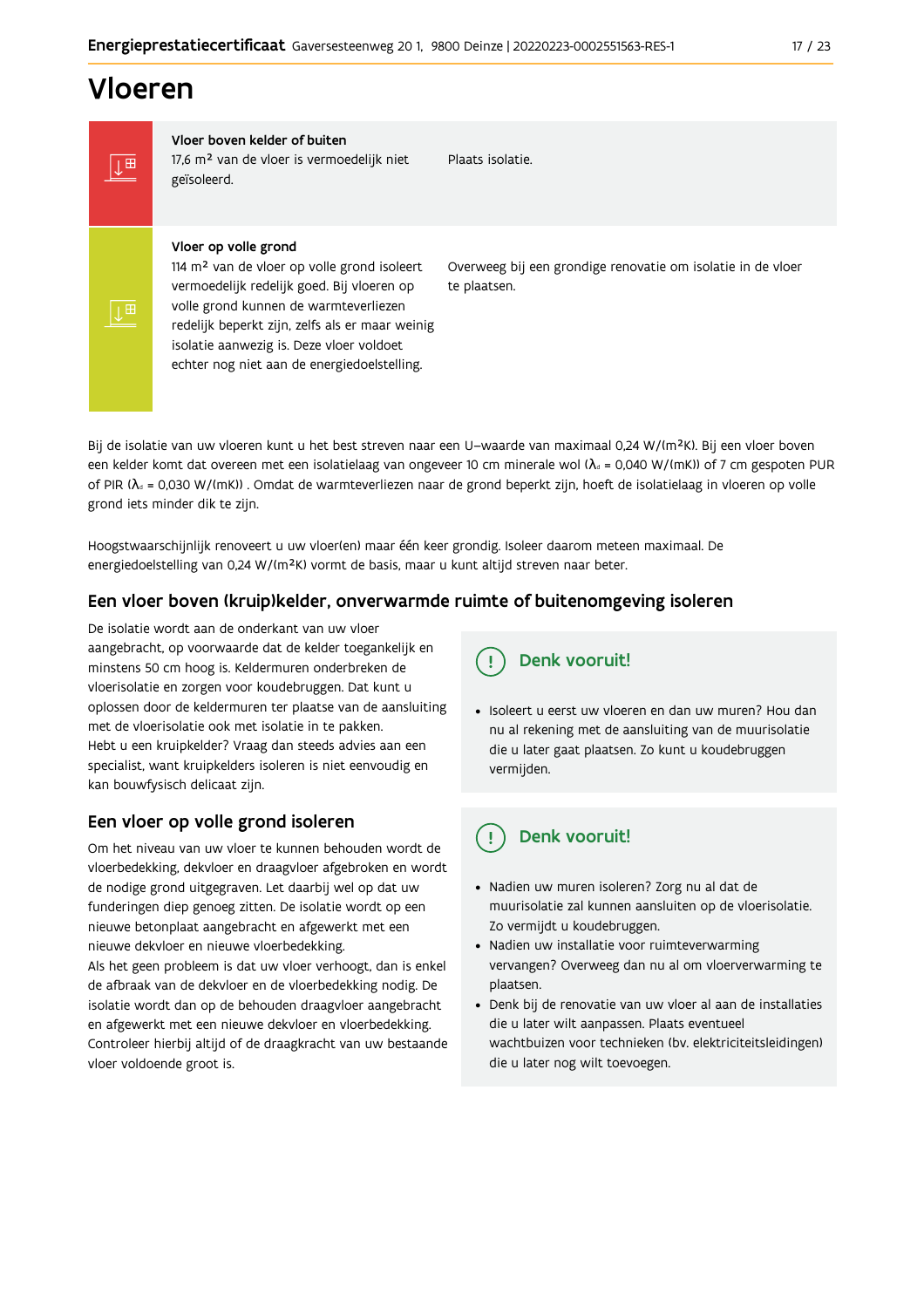

## Technische fiche van de vloeren

De energiedeskundige heeft de onderstaande gegevens ingevoerd. Bezorg die gegevens aan uw vakman.



#### Legende

a vloer niet in cellenbeton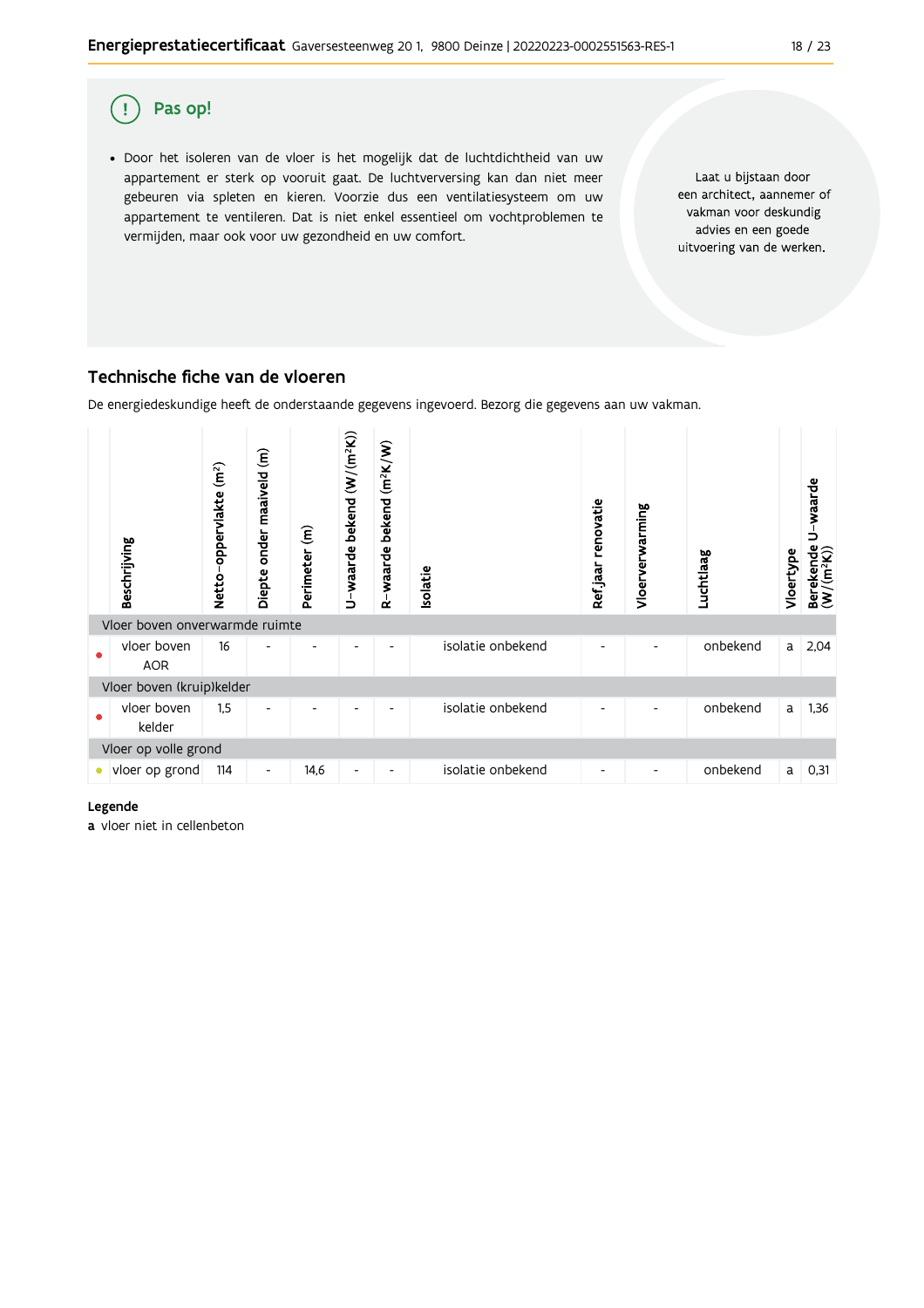# Ruimteverwarming



Proficiat! De verwarmingsinstallatie met condenserende ketel voldoet aan de energiedoelstelling.

# Technische fiche van de ruimteverwarming

De energiedeskundige heeft de onderstaande gegevens ingevoerd. Bezorg die gegevens aan uw vakman.

# Installaties met één opwekker

|                             | RV1                                               |  |  |
|-----------------------------|---------------------------------------------------|--|--|
|                             | $\odot$                                           |  |  |
| Omschrijving                |                                                   |  |  |
| Type verwarming             | centraal                                          |  |  |
| Aandeel in volume (%)       | 100%                                              |  |  |
| Installatierendement (%)    | 82%                                               |  |  |
| Aantal opwekkers            | $\mathbf{1}$                                      |  |  |
| Opwekking                   |                                                   |  |  |
|                             | $\odot$                                           |  |  |
| Type opwekker               | individueel                                       |  |  |
| Energiedrager               | gas                                               |  |  |
| Soort opwekker(s)           | condenserende ketel                               |  |  |
| Bron/afgiftemedium          | $\overline{\phantom{a}}$                          |  |  |
| Vermogen (kW)               | $\overline{a}$                                    |  |  |
| Elektrisch vermogen WKK     | $\overline{a}$                                    |  |  |
| (kW)                        |                                                   |  |  |
| Aantal (woon)eenheden       | $\overline{\phantom{a}}$                          |  |  |
| Rendement                   | 110% t.o.v.<br>onderwaarde                        |  |  |
| Referentiejaar fabricage    | $\blacksquare$                                    |  |  |
| Labels                      | CE, HR-top                                        |  |  |
| Locatie                     | binnen beschermd                                  |  |  |
|                             | volume                                            |  |  |
| Distributie                 |                                                   |  |  |
| Externe stookplaats         | nee                                               |  |  |
| Ongeïsoleerde leidingen (m) | 0m ≤ lengte ≤ 2m                                  |  |  |
| Ongeïsoleerde combilus (m)  | $\Box$                                            |  |  |
| Aantal (woon)eenheden op    | $\overline{a}$                                    |  |  |
| combilus                    |                                                   |  |  |
| Afgifte & regeling          |                                                   |  |  |
| Type afgifte                | radiatoren/convectoren                            |  |  |
| Regeling                    | pompregeling<br>thermostatische<br>radiatorkranen |  |  |
|                             | kamerthermostaat                                  |  |  |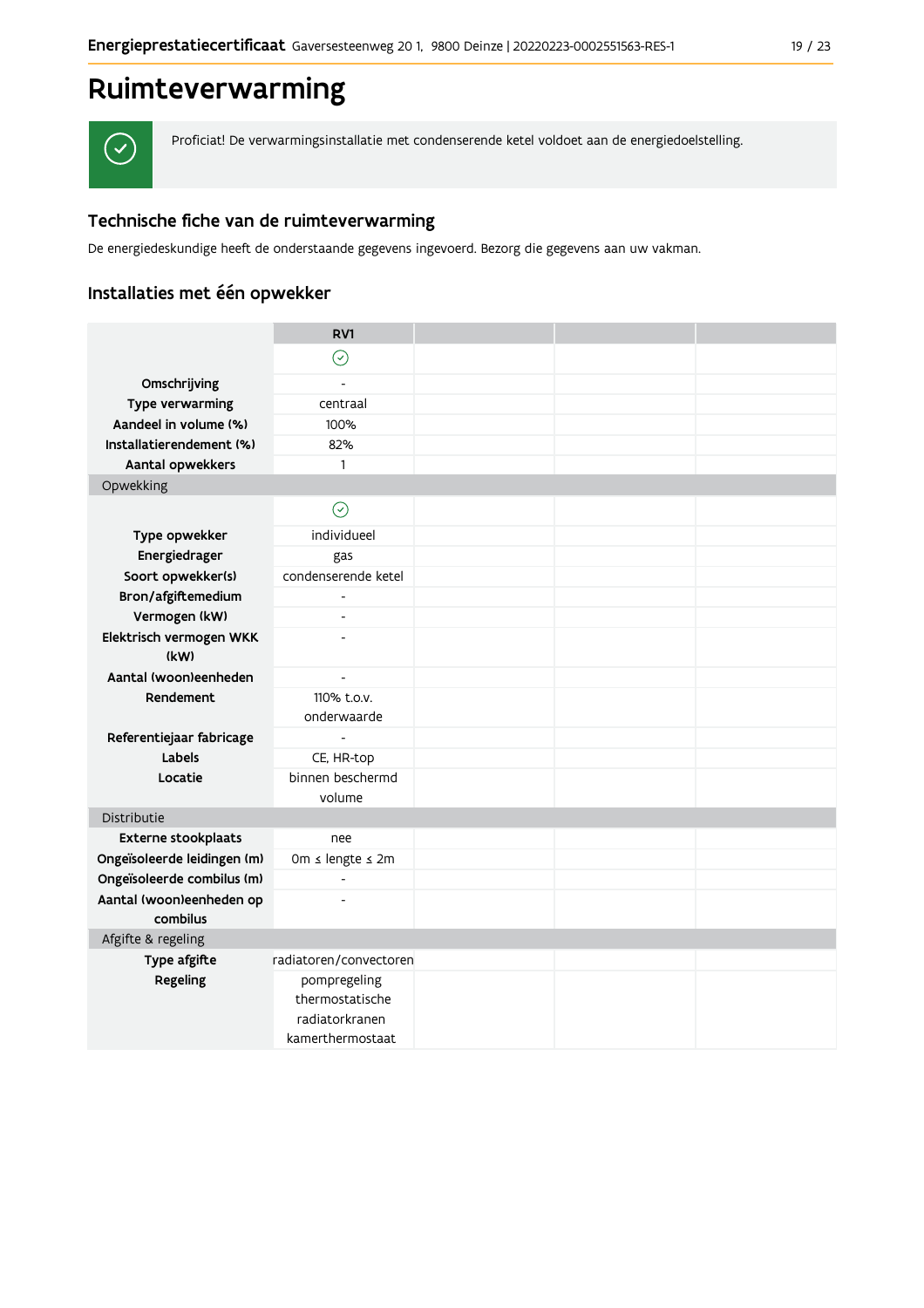# Installaties voor zonne-energie



#### Zonneboiler

Er is geen zonneboiler aanwezig.

Onderzoek de mogelijkheid om een zonneboiler te plaatsen. Raadpleeg hiervoor de zonnekaart of vraag raad aan een vakman.

Zonnepanelen Er zijn geen zonnepanelen aanwezig.

Onderzoek de mogelijkheid om zonnepanelen te plaatsen. Raadpleeg hiervoor de zonnekaart of vraag raad aan een vakman.

De zonnekaart berekent automatisch het zonnepotentieel voor uw gebouw en geeft een indicatie van het aantal zonnepanelen of zonnecollectoren dat u op het dak zou kunnen plaatsen.

Let op: de zonnekaart gaat uit van het elektriciteits- en watergebruik van een standaardgezin. Hou er bij de bepaling van de grootte van de te plaatsen installatie rekening mee dat het elektriciteits- en watergebruik van uw gebouw kan afwijken.

Voor meer informatie over de berekening van het zonnepotentieel kunt u terecht op de zonnekaart via www.energiesparen.be/zonnekaart.

### Zonnepanelen

Zonnepanelen (ook wel fotovoltaïsche panelen of PV-panelen genoemd) zetten de energie van de zon om in elektriciteit.

Bij de bepaling van het aantal te plaatsen zonnepanelen kunt u ervoor kiezen om alleen uw eigen elektriciteitsverbruik te dekken of om meteen het volledige beschikbare dakoppervlak te benutten.

Om de zonnepanelen optimaal te laten renderen, plaatst u ze tussen oostelijke en westelijke richting onder een hoek van 20° tot 60°.

### Zonneboiler

Zonnecollectoren zetten de energie van de zon om in warmte. Een zonneboilerinstallatie bestaat uit zonnecollectoren op het dak en een opslagvat voor warm water. Een zonneboiler verwarmt een deel van het sanitair warm water met gratis zonnewarmte. Als de installatie voldoende groot is, kan ze ook in een deel van uw behoefte voor ruimteverwarming voorzien. Hou er wel rekening mee dat een zonnecollector het hoogste rendement behaalt in de zomer. Het rendement in de winter ligt beduidend lager.

Om de zonnecollectoren optimaal te laten renderen, plaatst u ze tussen oostelijke en westelijke richting onder een hoek van 20° tot 60°.



1. Zonnepaneel | 2. Omvormer | 3. Elektrische toestellen



1. Zonnecollector | 2. Opslagvat zonneboiler | 3. Sanitair warm water | 4. Afgifte-element voor ruimteverwarming (optioneel)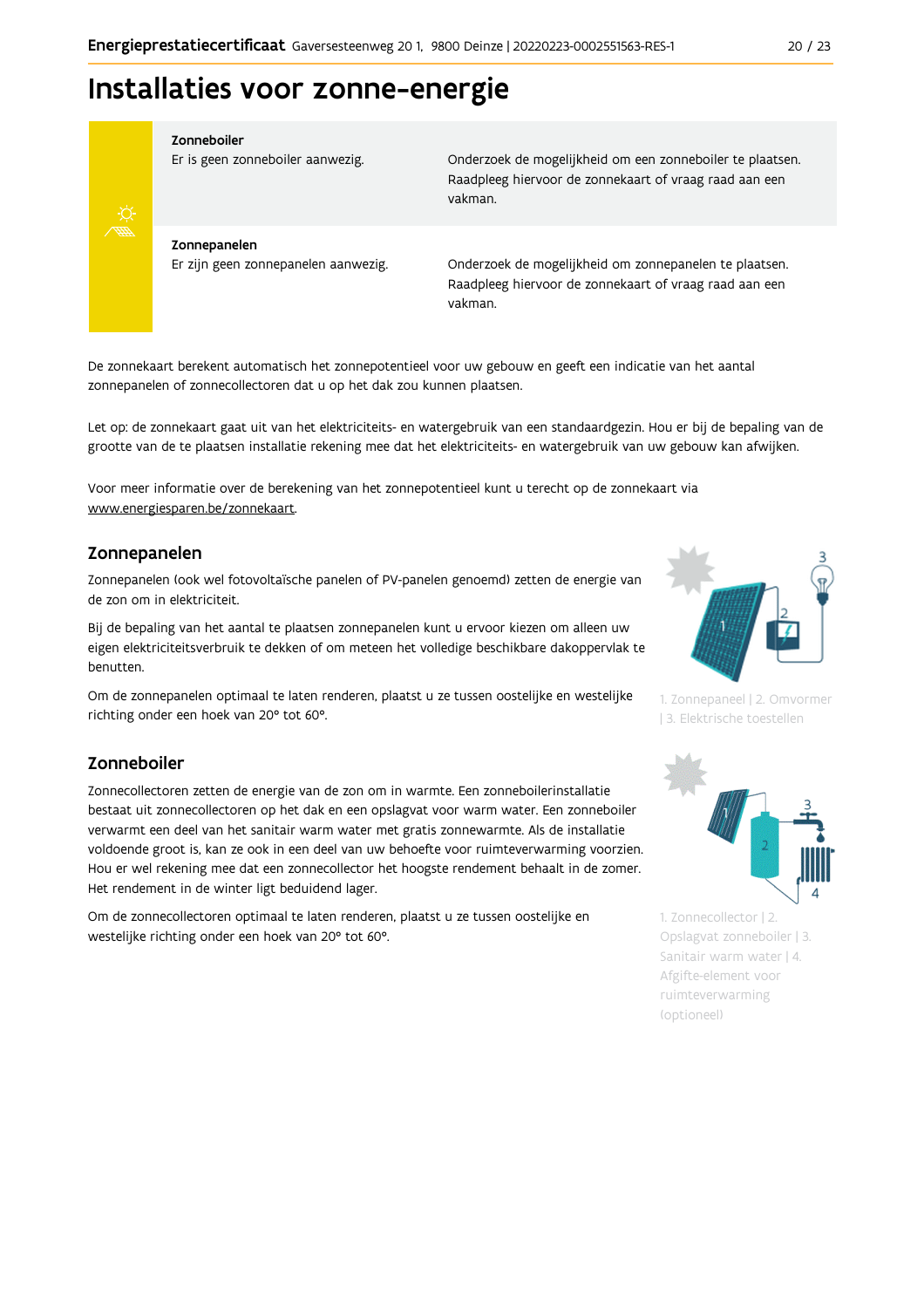#### Denk vooruit! Ţ

- · Zorg ervoor dat het dak waarop u de zonnepanelen of zonnecollectoren plaatst, goed is geïsoleerd. Als de installaties geplaatst zijn, kunt u het dak alleen nog aan de onderkant isoleren.
- · De groenste én de goedkoopste stroom is de stroom die u niet verbruikt. Probeer daarom eerst overbodig elektriciteitsverbruik te vermijden door bijvoorbeeld het sluimerverbruik te verminderen.
- · Beperk ook het gebruik van sanitair warm water door gebruik te maken van een spaardouchekop, een debietbegrenzer of een douchewarmtewisselaar.

#### Pas op! ( !

- · Schaduw van gebouwen, bomen en schoorstenen vermindert de opbrengst van zonnepanelen en zonnecollectoren.
- Informeer bij uw gemeentebestuur of u een bouwvergunning moet aanvragen voor de plaatsing van zonnepanelen of zonnecollectoren.

Laat u bijstaan door een architect, aannemer of vakman voor deskundig advies en een goede uitvoering van de werken.

### Technische fiche van de installaties op zonne-energie

Geen installaties op zonne-energie aanwezig.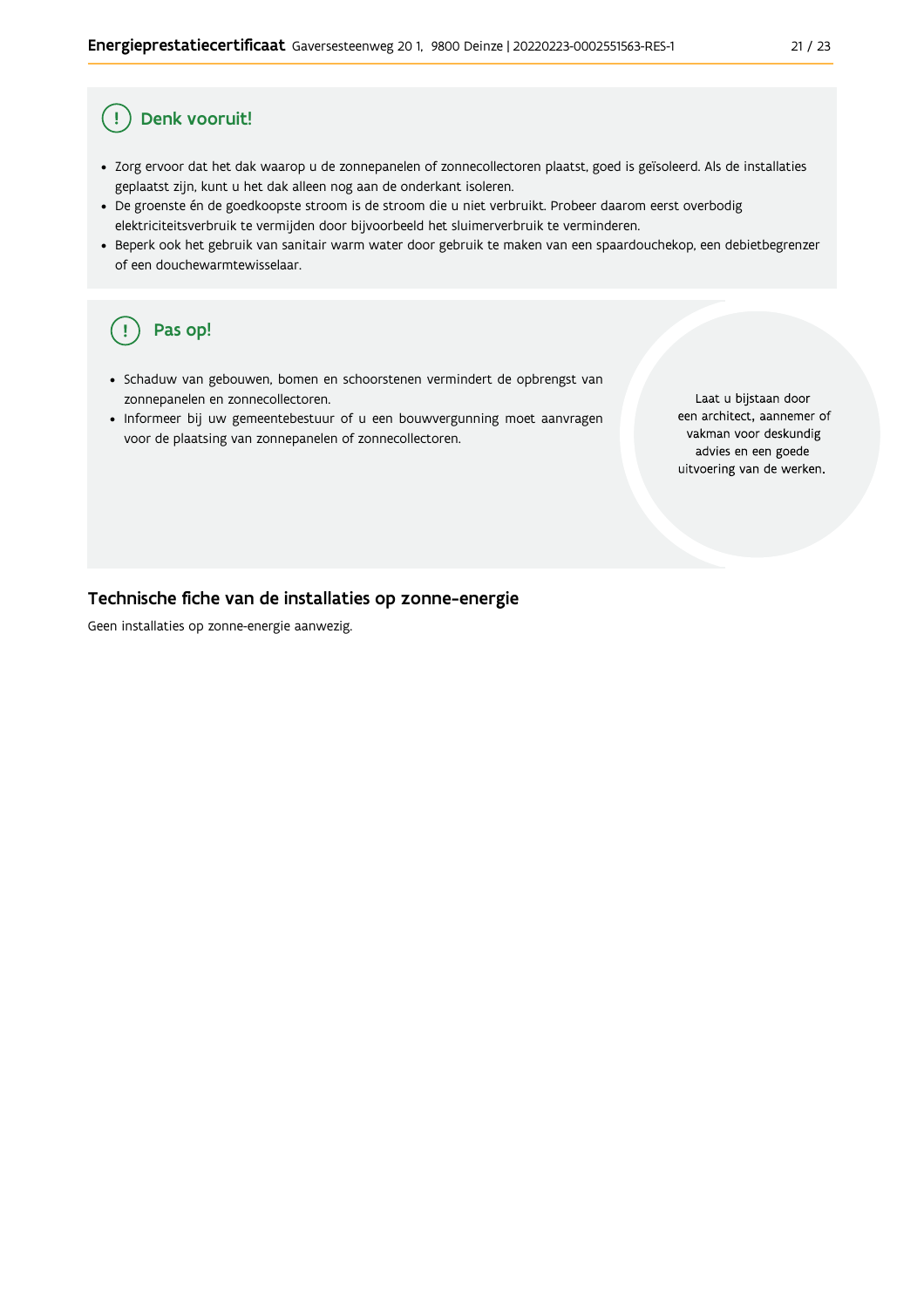# Overige installaties

## Sanitair warm water



Uw appartement beschikt niet over een zonneboiler. Overweeg de plaatsing van een zonneboiler of warmtepompboiler. Daarmee kunt u energie besparen.

|                                    | SWW1                     |  |
|------------------------------------|--------------------------|--|
| <b>Bestemming</b>                  | keuken en badkamer       |  |
| Opwekking                          |                          |  |
| Soort                              | individueel              |  |
| Gekoppeld aan ruimteverwarming     | ja, aan rv1              |  |
| Energiedrager                      |                          |  |
| Type toestel                       | $\overline{\phantom{a}}$ |  |
| Referentiejaar fabricage           | $\overline{\phantom{a}}$ |  |
| Energielabel                       |                          |  |
| Opslag                             |                          |  |
| Aantal voorraadvaten               | 0                        |  |
| Aantal (woon)eenheden              | $\blacksquare$           |  |
| Volume (I)                         |                          |  |
| Omtrek (m)                         |                          |  |
| Hoogte (m)                         |                          |  |
| Isolatie                           | $\overline{\phantom{a}}$ |  |
| Label                              | $\overline{\phantom{0}}$ |  |
| Opwekker en voorraadvat één geheel |                          |  |
| Distributie                        |                          |  |
| Type leidingen                     | gewone leidingen         |  |
| Lengte leidingen (m)               | $\leq$ 5m                |  |
| Isolatie leidingen                 |                          |  |
| Aantal (woon)eenheden op leidingen |                          |  |

## Ventilatie

Uw appartement beschikt over een systeem met mechanische afvoer. Bekijk of vraagsturing mogelijk is. Bij vraagsturing wordt er lucht toe- en afgevoerd als dat nodig is. Zo bespaart u energie.

| Type ventilatie                  | natuurlijke toevoer en mechanische afvoer |
|----------------------------------|-------------------------------------------|
| Rendement warmteterugwinning (%) | $\overline{\phantom{0}}$                  |
| Referentiejaar fabricage         | -                                         |
| M-factor                         |                                           |
| Reductiefactor regeling          | $\overline{\phantom{a}}$                  |
| Type regeling                    |                                           |
| <b>Bypass</b>                    |                                           |

### **Koeling**

Uw appartement heeft kans op oververhitting, ondanks de aanwezige zonwering. Vermijd de plaatsing van een koelinstallatie, want die verbruikt veel energie. Bekijk of andere maatregelen mogelijk zijn om oververhitting tegen te gaan: 's nachts intensief ventileren, bijkomende zonwering ...